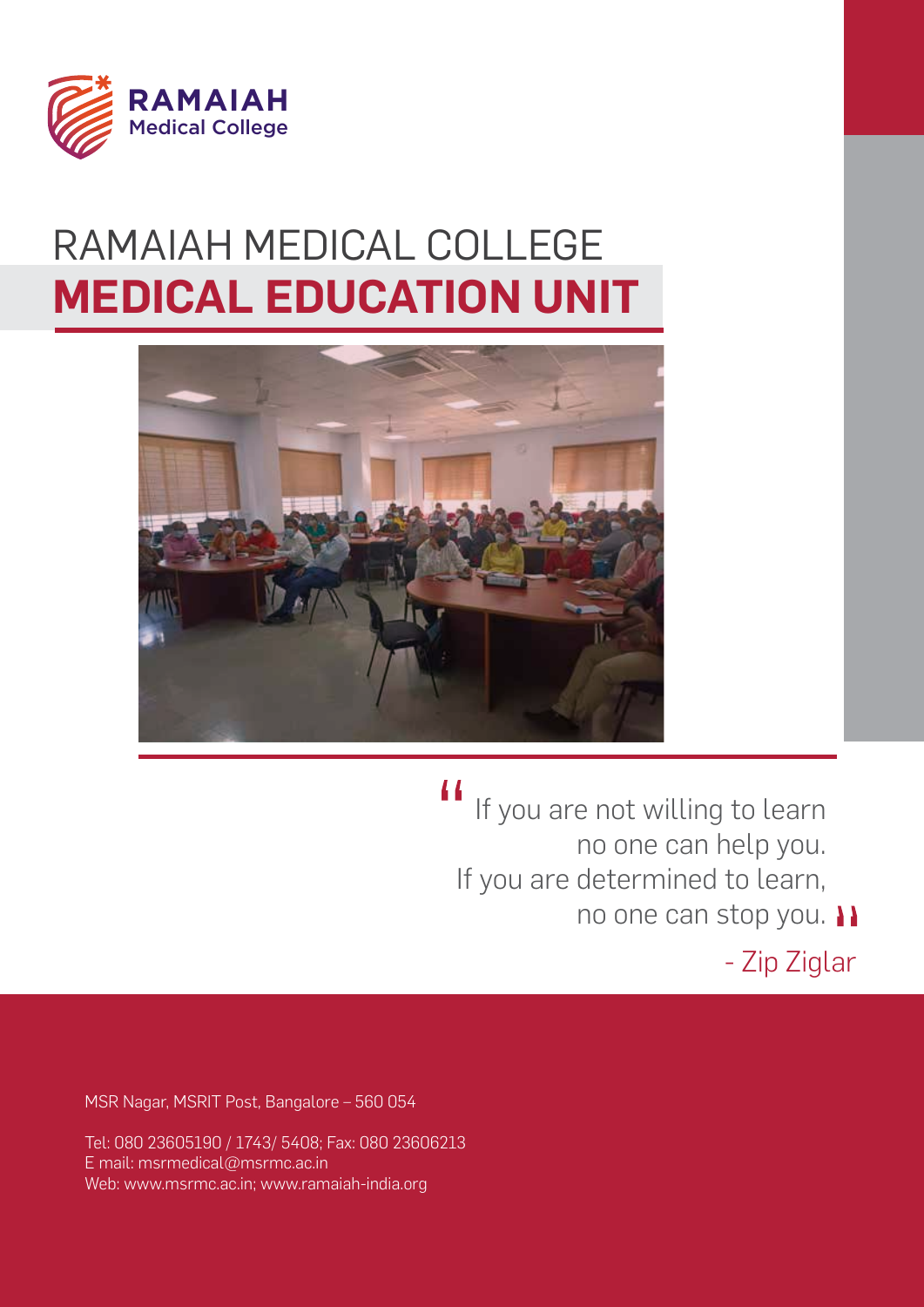# **CONTENTS**

| 1) | Introduction <b>Executive Contract of the Contract of Tensor</b>                                                                                                                                                                     | $\mathbf 1$    |
|----|--------------------------------------------------------------------------------------------------------------------------------------------------------------------------------------------------------------------------------------|----------------|
| 2) | History 1                                                                                                                                                                                                                            |                |
| 3) | <u>Vision 2008 - 2009 - 2009 - 2009 - 2009 - 2009 - 2009 - 2009 - 2009 - 2009 - 2009 - 2009 - 2009 - 2009 - 2009 - 2009 - 2009 - 2009 - 2009 - 2009 - 2009 - 2009 - 2009 - 2009 - 2009 - 2009 - 2009 - 2009 - 2009 - 2009 - 2009</u> | $\overline{2}$ |
| 4) | <u>Mission 2008 - 2009 - 2009 - 2009 - 2009 - 2009 - 2009 - 2009 - 2009 - 2009 - 2009 - 2009 - 2009 - 2009 - 200</u>                                                                                                                 | $\overline{2}$ |
| 5) | Quality Policy & Objectives <b>Manual According to the Contract of According Contract Contract Contract Contract Contract Contract Contract Contract Contract Contract Contract Contract Contract Contract Contract Contract Con</b> |                |
| 6) | Organisation Chart <b>Election State Communisment</b> Chart Communisment Chart Chart Chart Chart Chart Chart Chart Chart Chart Chart Chart Chart Chart Chart Chart Chart Chart Chart Chart Chart Chart Chart Chart Chart Chart Char  | 3              |
| 7) | Roles And Responsibilities Of MEU <b>MEU</b> And Manual Manual Manual Manual Manual Manual Manual Manual Manual Manual                                                                                                               | $\overline{4}$ |
| 8) | Activities conducted annually <b>Election Contract Conducted</b> annually <b>Election Conducted</b> 7                                                                                                                                |                |
| 9) | MEU activities                                                                                                                                                                                                                       | 8              |
|    | 10) Future roles <b>According to the Contract of Table 10</b>                                                                                                                                                                        | 9              |
|    | 11) Immediate Goals <b>Commission Contains and Contains an International Contains and Contains and Contains and Contains and Contains and Contains and Contains and Contains and Contains and Contains and Contains and Contains</b> | 10             |
|    | 12) Medium-term Goals <b>Manual According to Medium-term Goals</b>                                                                                                                                                                   | 10             |
|    |                                                                                                                                                                                                                                      | 10             |
|    | 14) Key enablers required for effective delivery of goals 2000 12                                                                                                                                                                    |                |
|    | 15) Road Map 2008 2009 2009 2009 2010 2020 213                                                                                                                                                                                       |                |
|    | 16) MEU member's publication list <b>Manual According to the Contract Contract Contract Contract Contract Contract Contract Contract Contract Contract Contract Contract Contract Contract Contract Contract Contract Contract C</b> |                |
|    | 17) Training of meu members <b>Election Communist Contract Contract Contract Contract Contract Contract Contract Contract Contract Contract Contract Contract Contract Contract Contract Contract Contract Contract Contract Con</b> | <b>16</b>      |
|    | 18) Conferences and workshops <b>Conferences</b> and workshops <b>Conference</b> s and workshops                                                                                                                                     | 21             |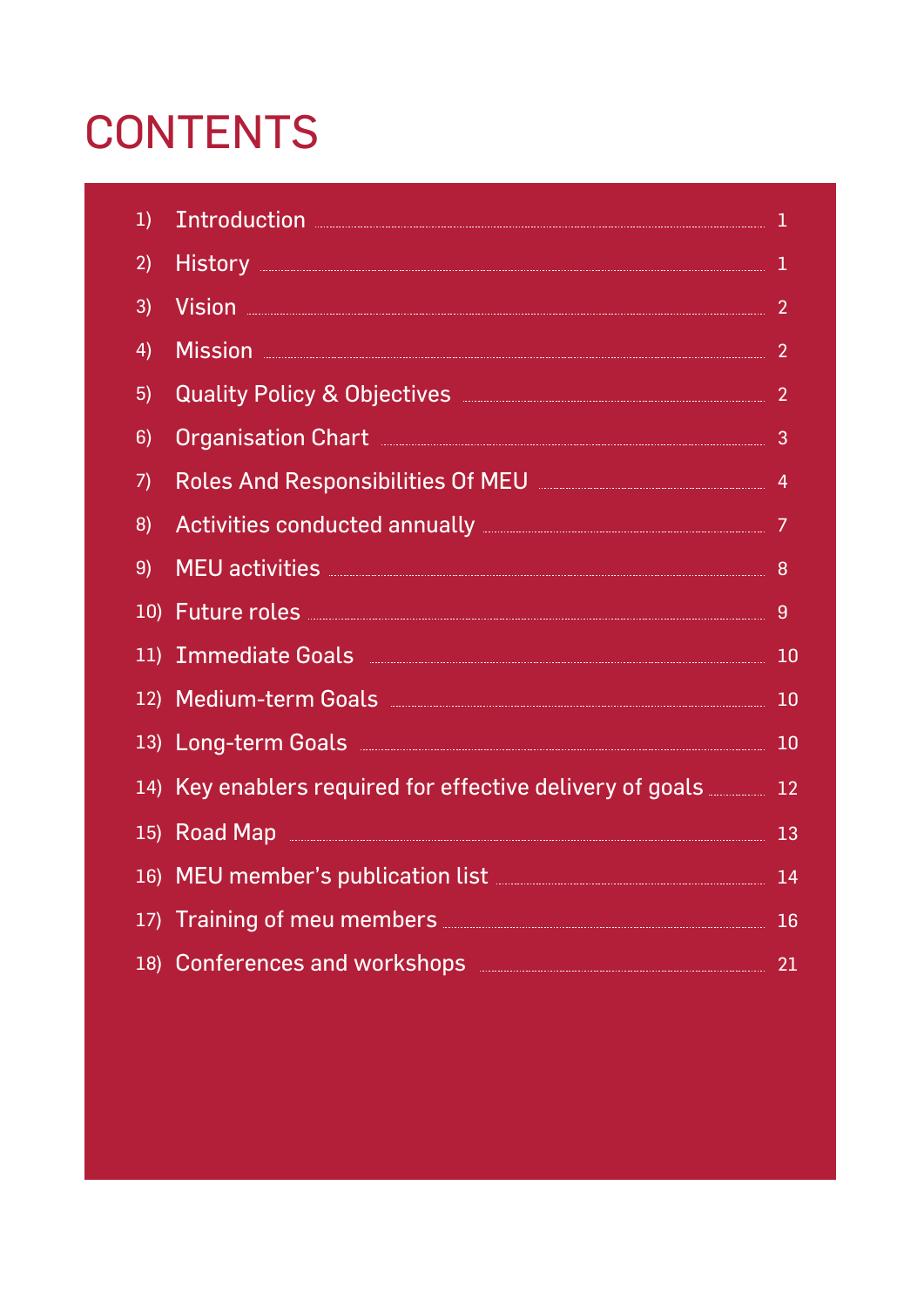# Introduction

The medical education unit is a separate unit constituted by representative faculty members from pre, para and clinical departments. The main goal of the medical education unit is to update, implement and innovate in the area of medical education. The medical education unit (MEU) conducts faculty development and student training programs in teaching-learning, assessment, communication skills, mentoring. It also oversees activities of student feedback, peer evaluation, mentoring and encourages research in medical education.

# **History**

Medical Council of India (MCI) had mentioned in its guidelines about starting a Medical Education Cell / Unit (MEU) in medical colleges in 1997. Dr. Shivaram, the then Principal of M.S Ramaiah Medical College, initiated the process.

The MEU of MSRMC was officially inaugurated with a faculty development program under the guidance of Dr. D.K. Shrinivas, Consultant, Curriculum Cell, Rajiv Gandhi University of Health Sciences and amply supported by Dr. Sandhya Belwadi, Principal of MSRMC.

The initial objectives of the MEU were, capacity building of the faculty and student orientation programs for undergraduates and postgraduates. Peer evaluation and student feedback was initiated in order to give an idea of faculty performance in teaching from a peer and student point of view. Integrated teaching was also started from 3rd term onwards. The earlier members were trained in medical education in Belgavi, NTTC (National Teachers Training Course) at JIPMER Pondicherry and at Maulana Azad Medical College, Delhi. At present, the members are trained at the nodal center, St. John`s Medical College.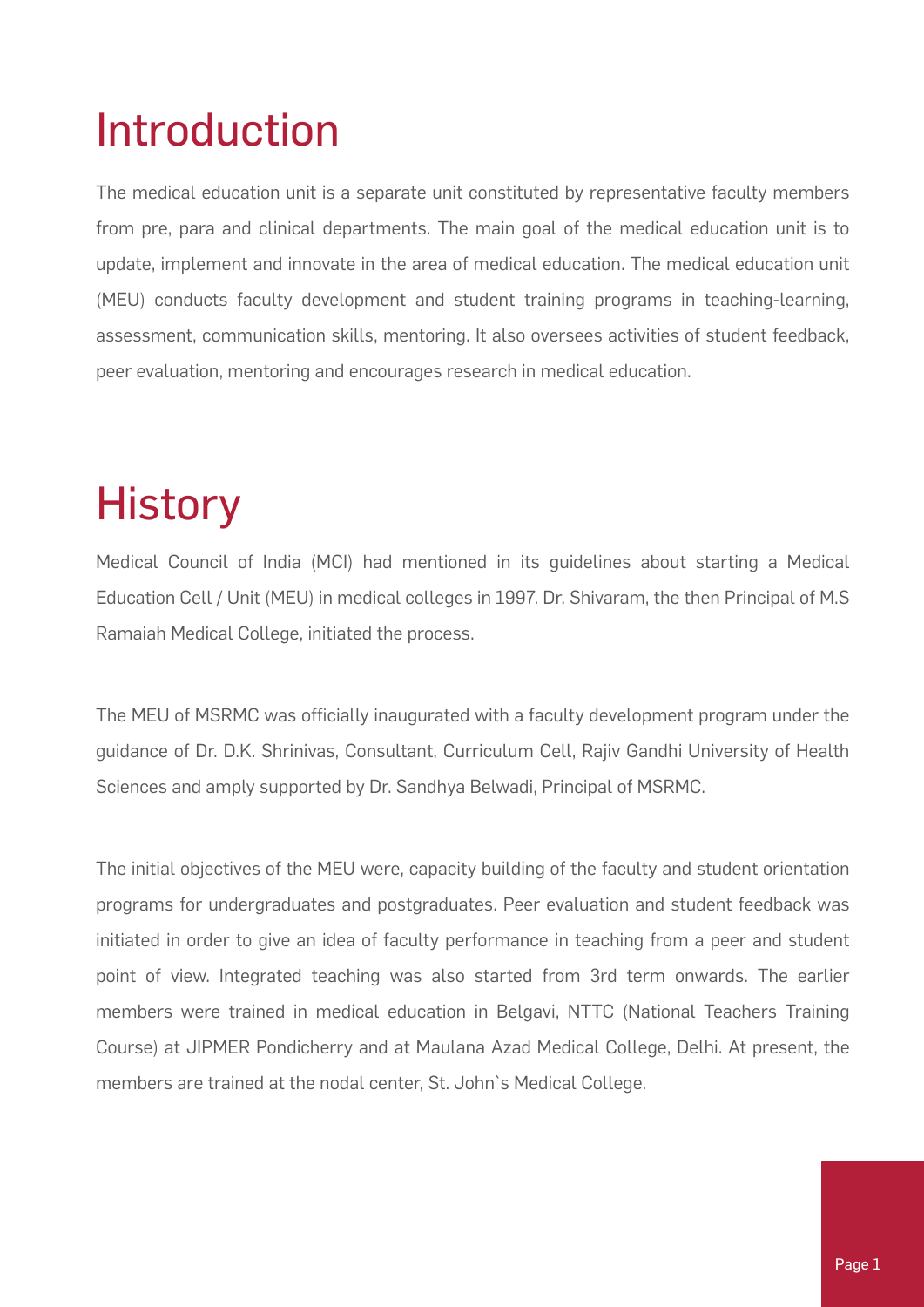# Vision

To be a centre for medical education, service and research of highest standards at National and International levels.

# **Mission**

- The Institution shall impart superior quality of medical education in accordance with the regulatory norms, which also caters to the societal requirements and global relevance.
- $\mathbb{R}^n$ The Institution shall create a conducive ecosystem to promote educational research activities.
- P. The Institution shall provide appropriate infrastructure and manpower to deliver quality health care services to ensure patient safety.
- The Institution shall instil in its stakeholders a keenness for lifelong learning, a sense of social responsibility through community services and a holistic approach in health care.

# Quality Policy & Objectives

It is our constant endeavour to ensure that we create a conducive environment to stimulate and impart learning. For this purpose, we are committed to:

- $\mathcal{L}_{\mathcal{A}}$ Provide need-based infrastructure and facilities to students and staff.
- $\mathbb{R}^n$ Establish a strong family of alumni.
- Encourage both faculty and students towards research.  $\sim$
- Academic excellence in both national and international arenas.  $\sim$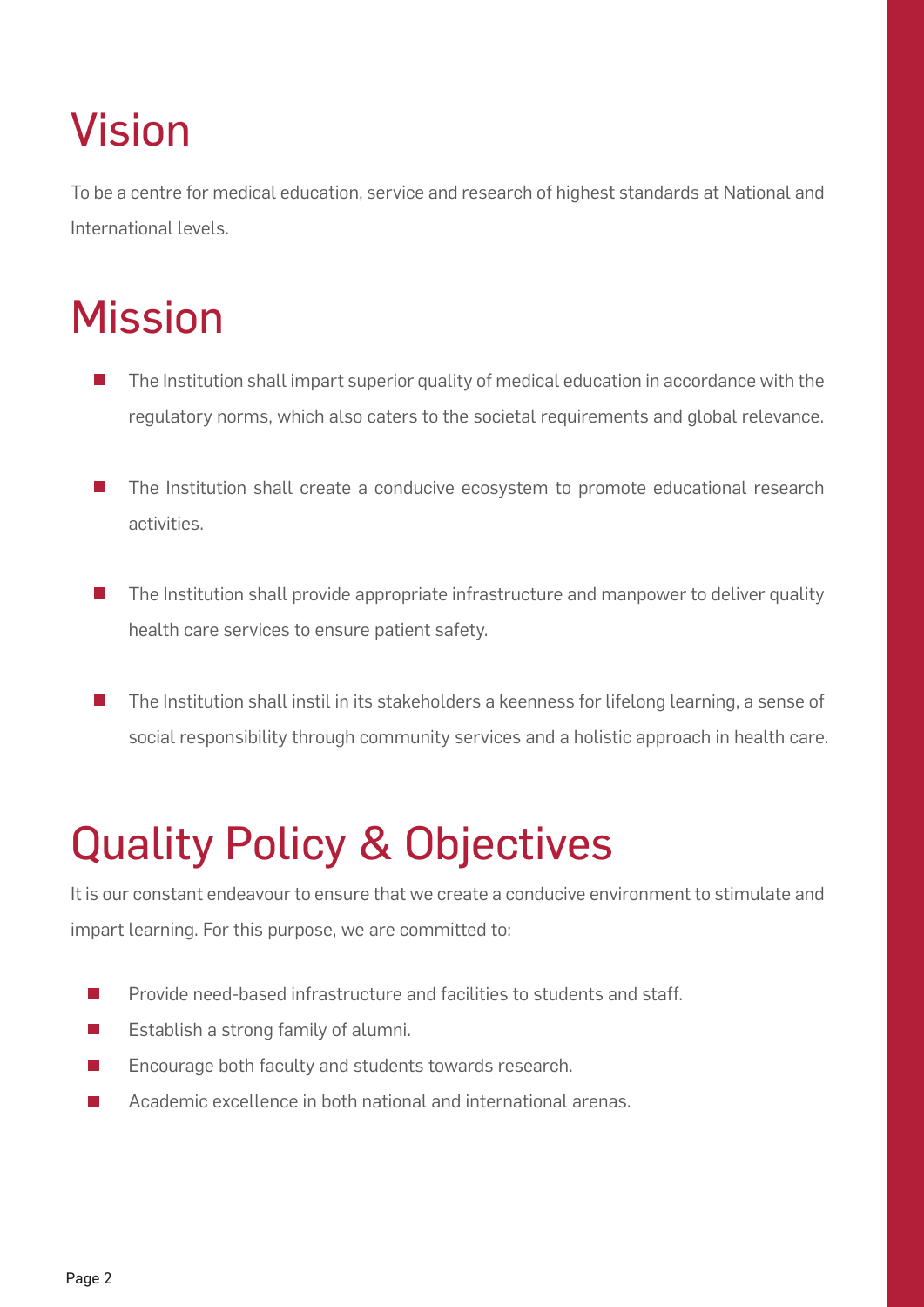### Organisation Chart



| <b>No</b> | <b>Members Name</b>       | Resources and infrastructure                     |
|-----------|---------------------------|--------------------------------------------------|
| 01        | Dr. Medha Y Rao           | Principal & Dean, Prof., of General Medicine     |
| 02        | Dr. A.G. Prathab          | Registrar, Prof., & HOD of Microbiology          |
| 03        | Dr. Chandrika Rao         | Coordinator & Prof., of Paediatrics              |
| 04        | Mr. Ramesh Debur          | Joint Secretary & Assoc. Prof., of Physiotherapy |
| 05        | Dr. Anuradha, H.V.        | Treasurer & Prof., & HOD of Pharmacology         |
| 06        | Dr. Vijaya Mysorekar      | Member & Prof., of Pathology                     |
| 07        | Dr. M.G. Janaki           | Member & Prof., & HOD of Radiotherapy            |
| 08        | Dr. K. Padma              | Member & Prof., of OBG                           |
| 09        | Dr. Gadicherla Suman      | Member & Assoc. Prof., of Community Medicine     |
| 10        | Dr. Narayanaswamy. Y.V    | Member & Assoc. Prof., of Surgery                |
| 11        | Dr. Naik Shalini Ashok    | Member & Assoc. Prof., of Microbiology           |
| 12        | Dr. Ashwini. C.A.         | Secretary, Member & Assoc. Prof., of Anatomy     |
| 13        | Dr. Vijayadas             | Member & Assoc. Prof., of Physiology             |
| 14        | Dr. Vijayashree Thyagaraj | Member & Prof., of General Medicine              |
| 15        | Dr. Nirmitha Devi M       | Member & Asst. Prof., of Biochemistry            |
| 16        | Dr. Divya D.S             | Member & Asst. Prof., of Ophthalmology           |
| 17        | Dr. Chitra S              | Member & Asst. Prof., of Endocrinology           |
| 18        | Dr. Ashwin Kulkarni       | Member & Assoc. Prof., of General Medicine       |
| 19        | Dr. Shravan Y.C           | Member & Asst. Prof., of Orthopaedics            |
| 20        | Dr. Vanitha Gowda M.N.    | Member & Prof., & HOD of Biochemistry            |
| 21        | Dr. Priyadarshini C       | Member & Asst. Prof., of Community Medicine      |

### "Coming together is a beginning, staying together is progress and working together is success"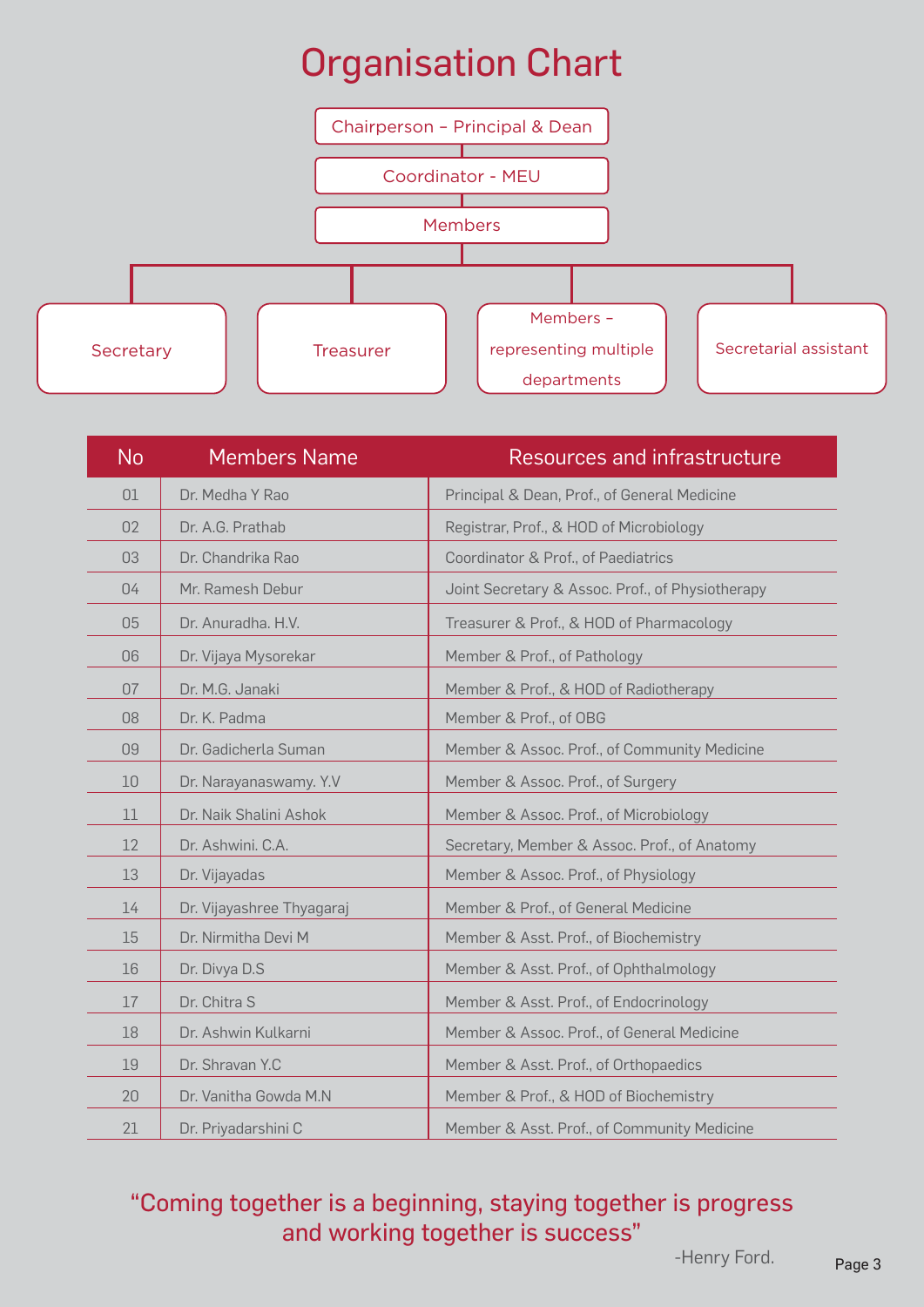### Roles And Responsibilities Of MEU

#### 1 Faculty development

FDP - As requisitioned by regional nodal center - basic FDP (Faculty Development Programme) and AETCOM (Attitude, Ethics and Communication), CISP (Curriculum Implementation Support Programme) and other FDPs as conducted by the Institution - to train teachers as efficient and effective educators and to ensure faculty development by conducting faculty development programs and workshops through the team of MEU members conducting basic course workshops as per MCI (Medical Council of India) / NMC (National Medical Council).

- 2 Curriculum implementation - MCI guidelines for UG/PG curriculum implementation - to plan, implement and evaluate curricular development and faculty development in the medical college in alignment with the MCI / NMC initiatives.
- 3 **Peer evaluation -** To plan, execute peer evaluation and submit peer evaluation scores to the management.
- 4 **Student feedback-** To coordinate feedback of MBBS students, postgraduates, course wise and phase wise and submit it to the Principal and Dean.
- 5 Mentoring- To implement the mentoring program and draw attention of the administration to the students requiring intervention.
- 6 Initiate and **develop innovative teaching methods** in departments.
- 7 Maintain **scholarship of MEU** faculty by continuously updating themselves and participating in CMEs and other advanced medical education related courses. Faculty are encouraged to undergo advanced training in medical education at the nodal center to which the Institute is affiliated.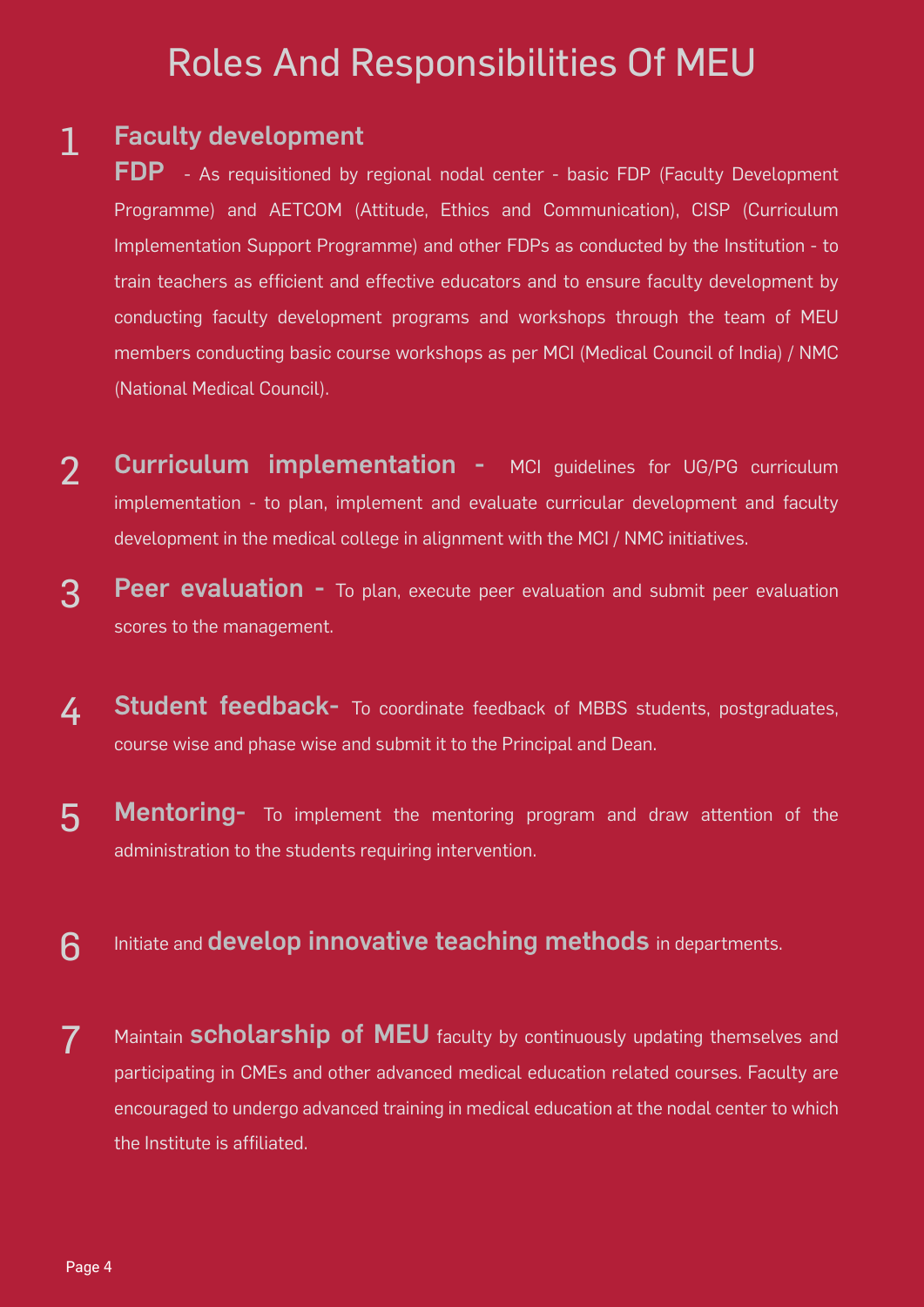- 8 To conduct **training programmes** for MBBS students, interns, students entering clinical phase, postgraduates of basic disciplines and super specialty courses for learning through various orientation and induction programs annually. A member of MEU is in charge of each of these programmes.
- 9 Conducting the NEET (National Eligibility cum Entrance Test) mock exam for interns.
- 10 Synopsis guidance and review- conducted for post graduates before submission to the university every year. Synopsis of PG students are internally reviewed by the MEU members before ethical clearance and submission to the university hence assuring quality.
- 11 To promote and facilitate academic research.
- 12 Encourage personal and professional development of students. A subgroup of the team work on how to improve communication skills, professionalism and ethics in students using existing settings.
- 13 E-learning: The MEU facilitates capacity building of faculty to initiate e-learning for the students and development of in-house e-learning modules for under graduates in all departments.
- $14$  Coordination of clinical elective placements in phase III.
- 15 Software based training for faculty and evaluation of students in multiple choice, problem/scenario/case based learning questions.
- 16 Teaching-learning (T-L) skill training for post graduates: all final year post graduates trained for T-L skill during pedagogy/andragogy training sessions.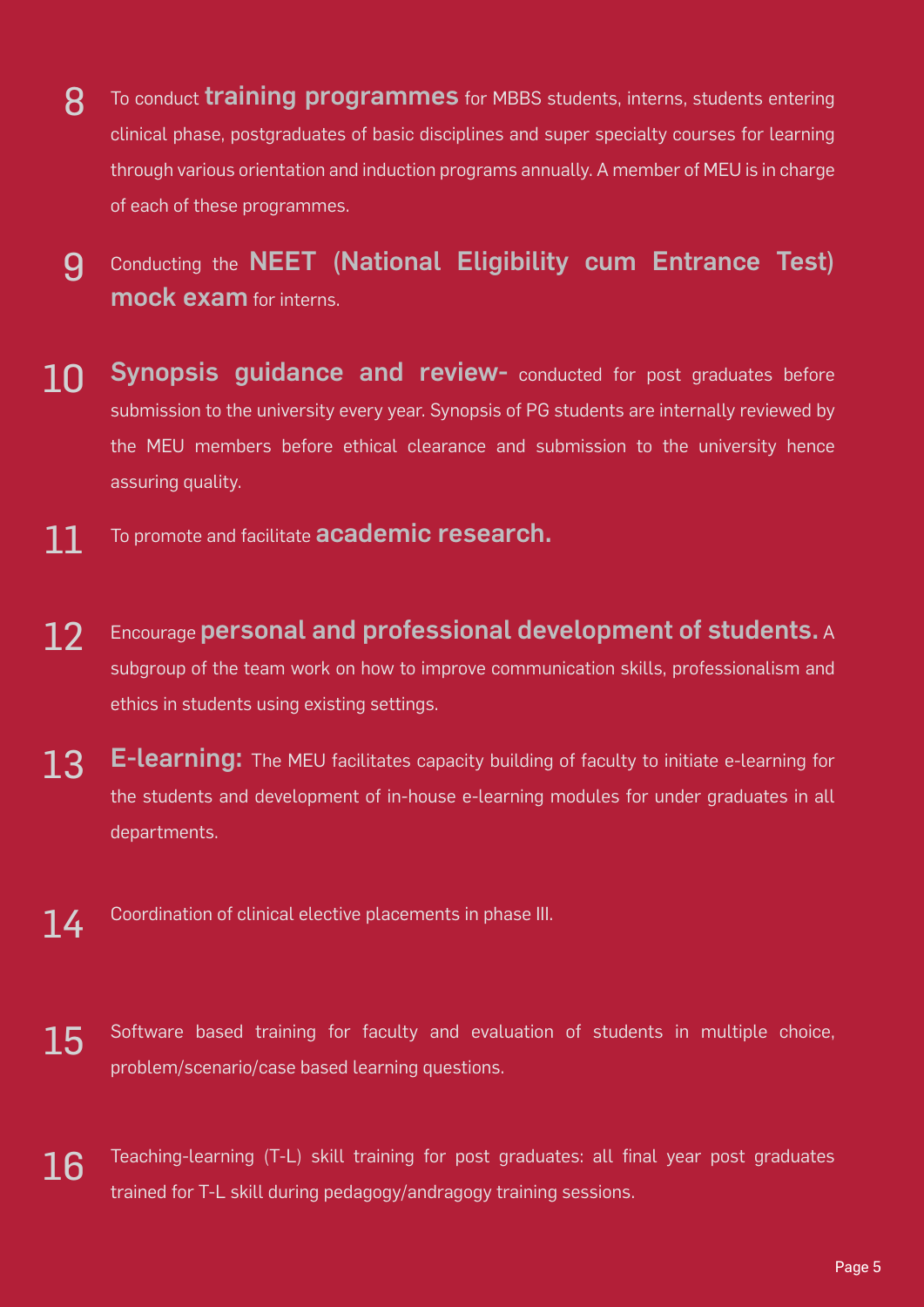

International faculty, Dr. Raymond Curry, Senior Associate Dean for Educational Affairs, University of Illinois, Chicago (UIC) with MEU members

International faculty, Dr. Ara Tekian, Ph.D MHPE, Professor of Medical Education, Associate Dean - Office of International Education College of Medicine, University of Illinois, Chicago (UIC) with MEU members in workshop



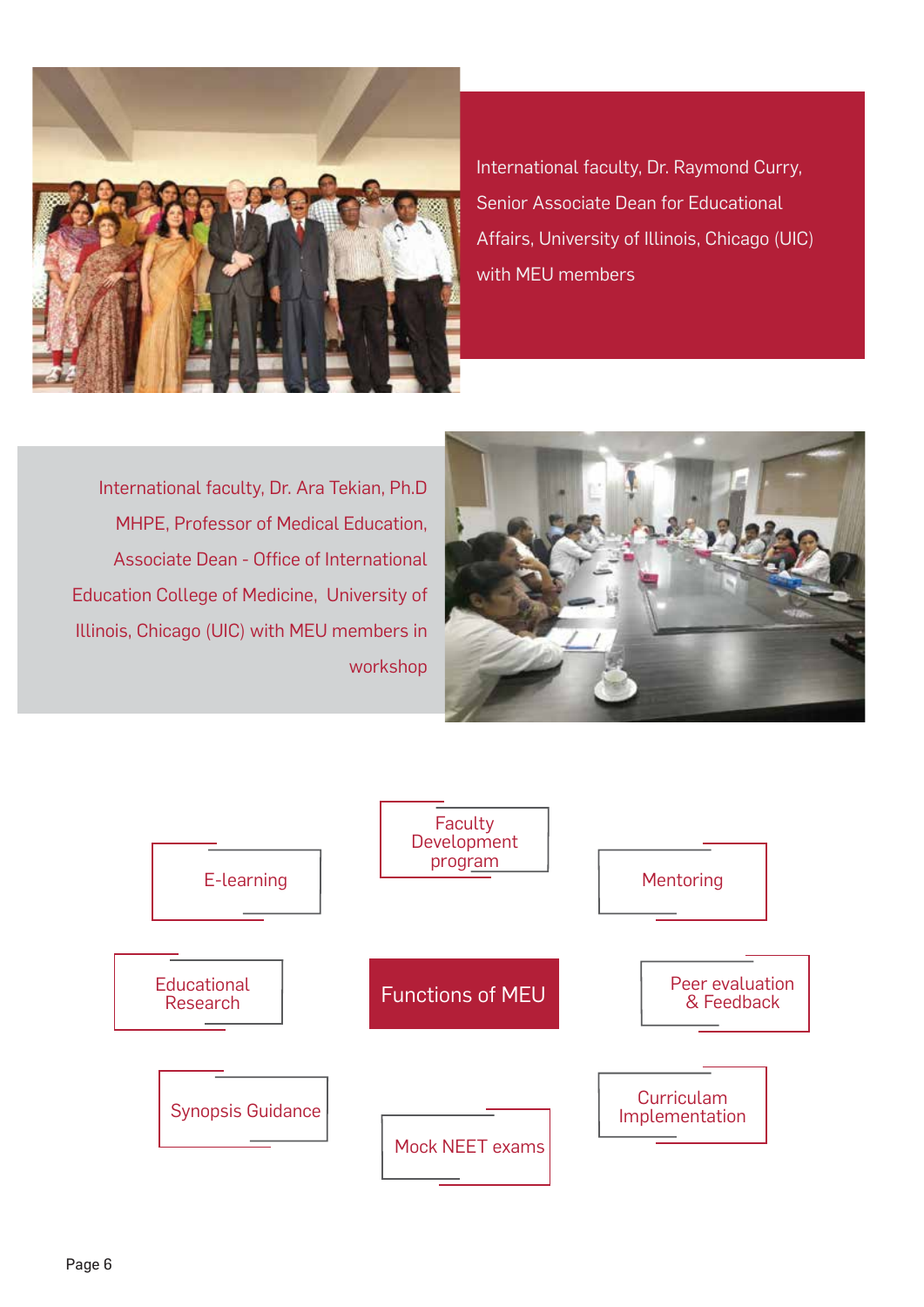# ACTIVITIES CONDUCTED ANNUALLY

#### Faculty oriented activities:

- Basic & revised MET workshop
- Curriculum Implementation Support Program (CISP) for competency based curriculum implementation
- Clinical bedside teaching  $\bullet$
- Problem based learning  $\bullet$
- Question paper setting  $\bullet$
- E-learning refresher course  $\bullet$
- Simulation based education training

#### Faculty oriented activities:

- UG orientation  $\bullet$
- PG orientation  $\bullet$
- Interns orientation  $\bullet$
- DM/M.Ch orientation  $\bullet$
- Problem based learning



Revised basic MET workshop and AETCOM



Problem based learning facilitator workshop



Curriculum Implementation Support Program (CISP)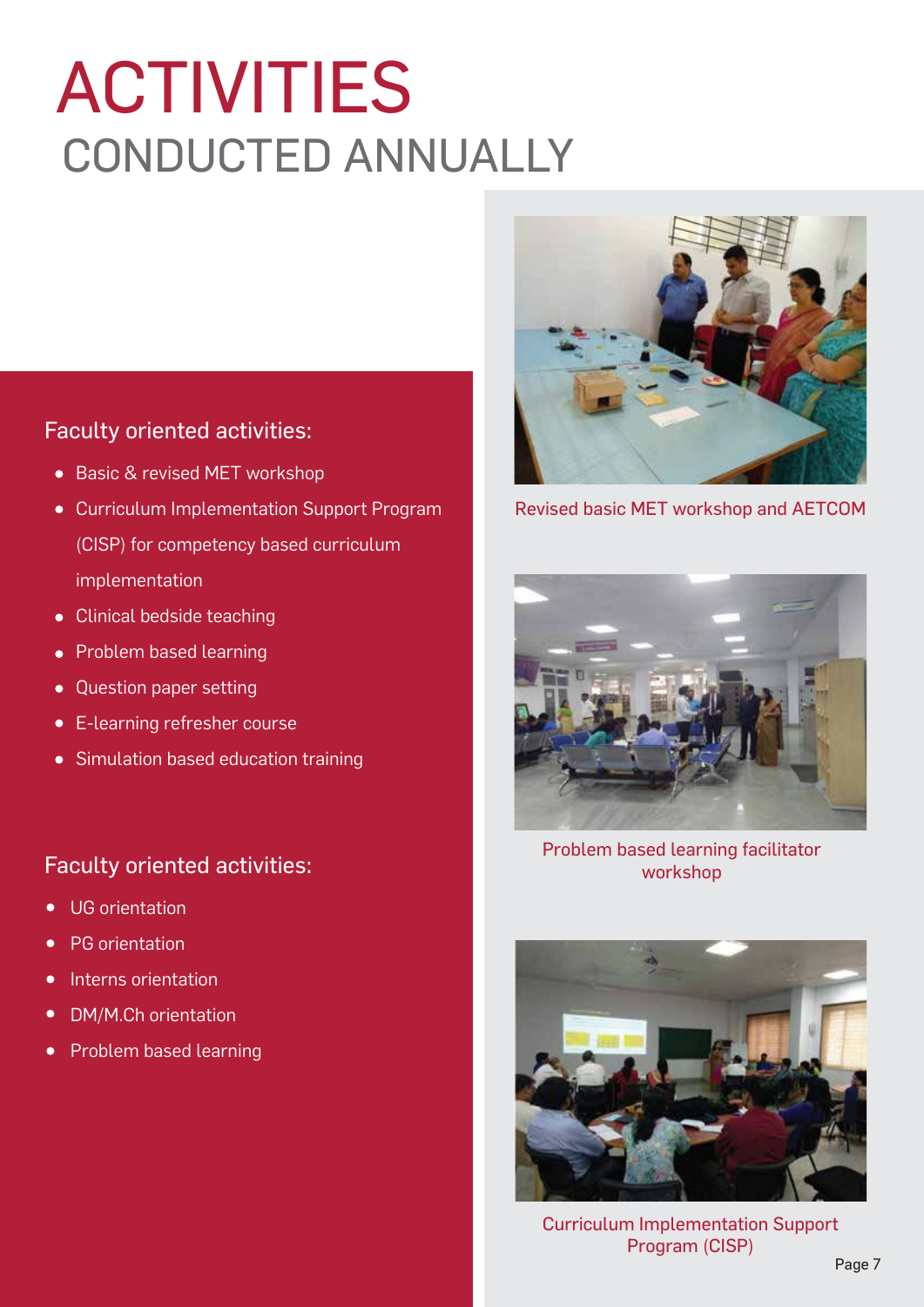# MEU **ACTIVITIES**

### Faculty oriented activities



E-learning Refresher course

### Student oriented activities



Problem Based Learning 80 students trained in 2019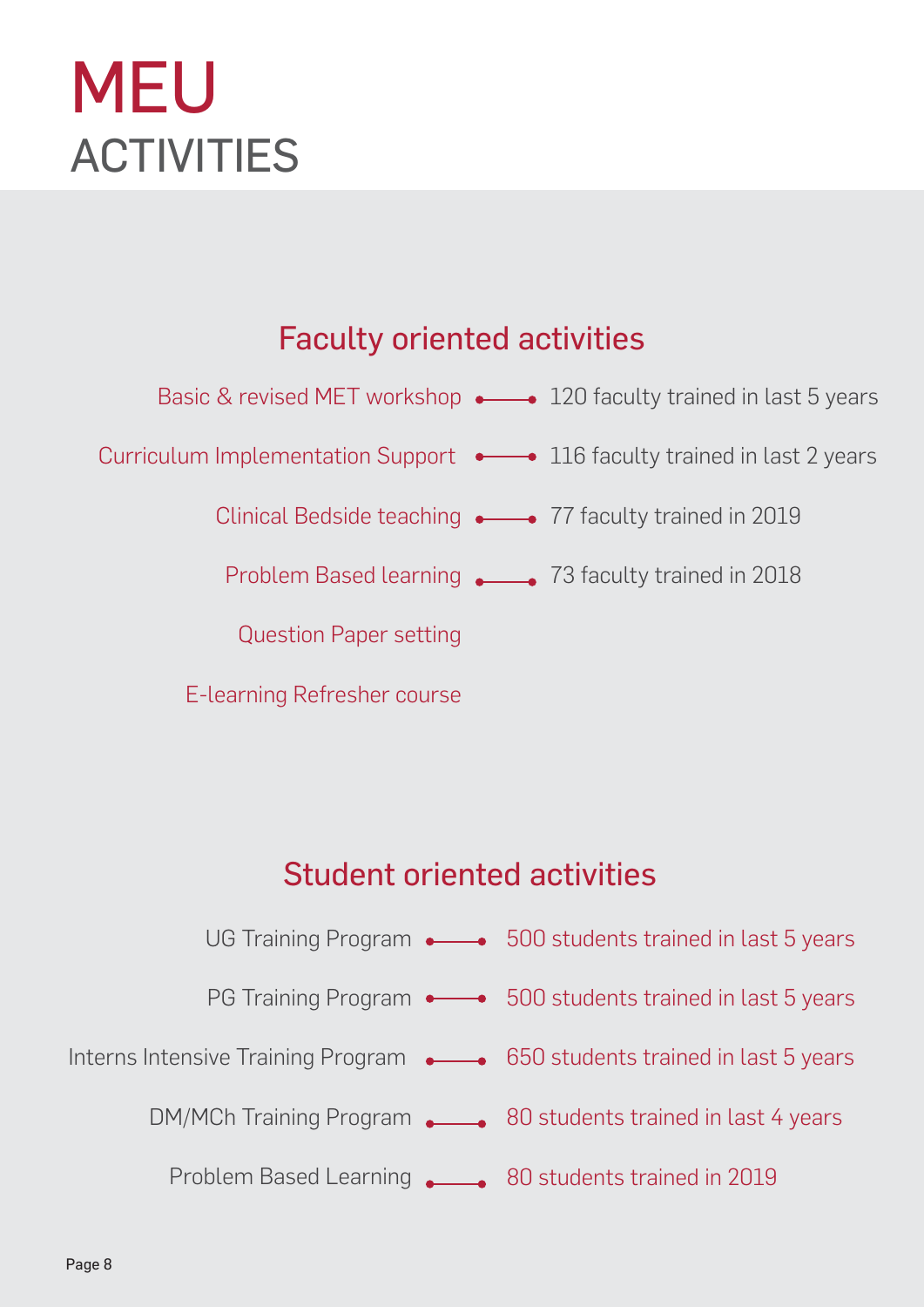# FUTURE ROLES

- Consultancies to departments to conduct innovative teaching-learning program. 1
- Facilitate departments in curriculum development, planning and administration for example, assistance in defining objectives and curriculum organization; assessment and evaluation, skill labs.  $\overline{2}$
- Developing and maintaining examination databanks, faculty development in blue printing of question papers. 3
- Educational support services for example- standardized patient programme administration, clinical skills, laboratory training.  $\frac{4}{1}$

Consultancies to department to conduct teaching learning activities

Facilitating departments in curriculam development.

Developing examination data on campus, blueprinting question papers.

### Road map of medical education

Medical Education in India is influenced by the existing vision of the medical college, existing infrastructure, National Education Policy (NEP) document and the competency based curriculum for undergraduates and postgraduates.

The following areas need focus -

- 1. Academics Content, student`s excellence in tests, exams
- 2. Research To facilitate student projects
- 3. Innovations and medical devices
- 4. Excellence in extracurricular activities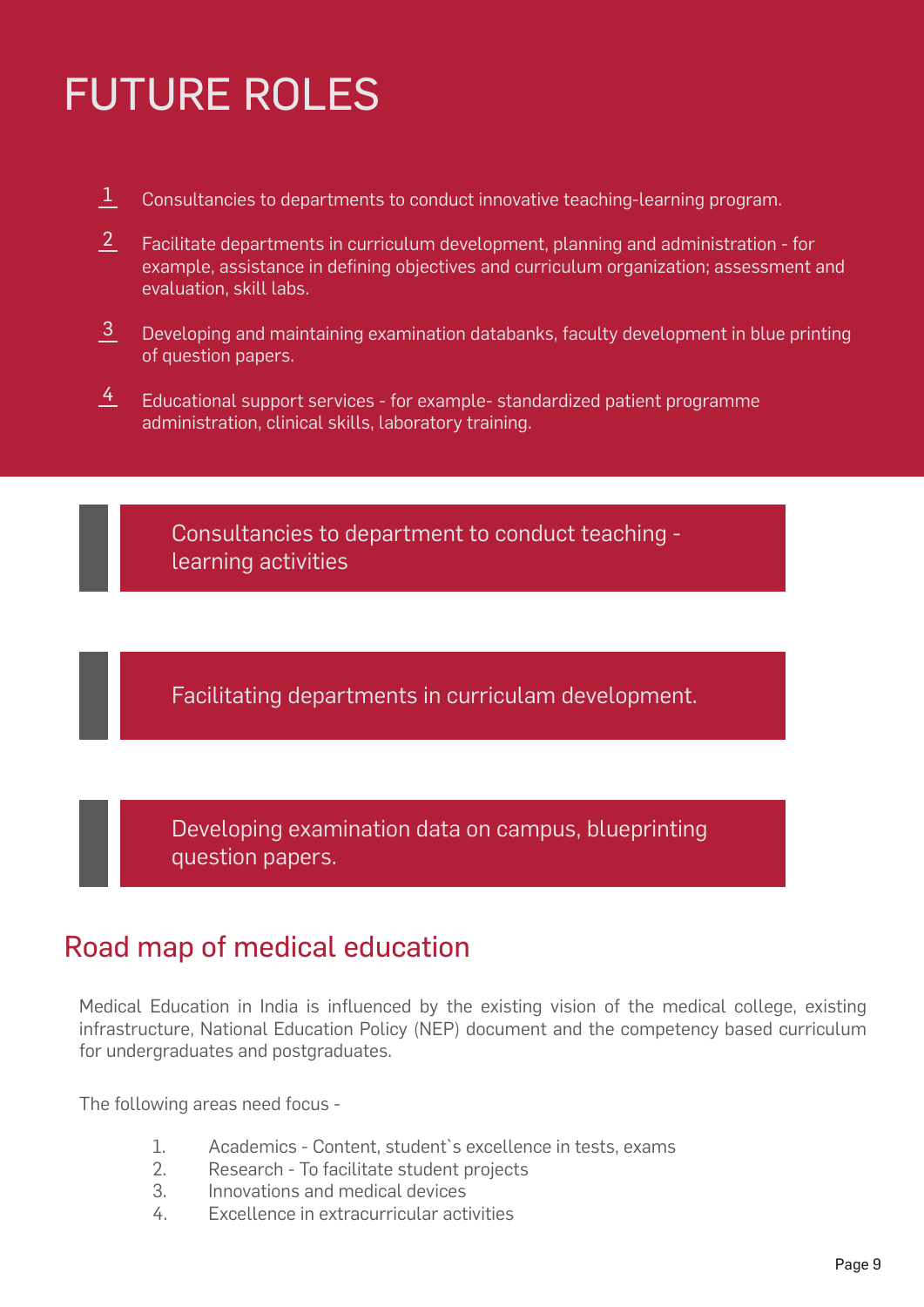### Immediate Goals

- Skill training to students and faculty enhance resources and to implement this mandatorily.
- Implement competency based curriculum (CBME) and integrated teaching as criteria of excellence
- Structural shifts towards specialized, protocol-based and integrated care are needed -moving towards protocol-based care will improve the quality of care and care integration will help overall outcomes.
- Faculty- To motivate teaching faculty to obtain scholarly criteria, enhanced teaching performance.

### Medium-term Goals

- Build capacity in the medical college, hospitals and the community to provide long-term care, especially for the elderly, adolescents and mental healthcare and ensure student participation.
- Encourage innovation Add concepts, hands on involvement and population health models.
- Encourage greater self-regulation and ethical behavior among medical professionals.

### Long-term Goals

- Continue innovation with new delivery models, including in government partnerships, to improve quality of care and include community leaders.
- Invest in innovation in device manufacturing to transform the campus into a hub for high-value products.
- Harness technology to expand the reach of existing services such as telemedicine.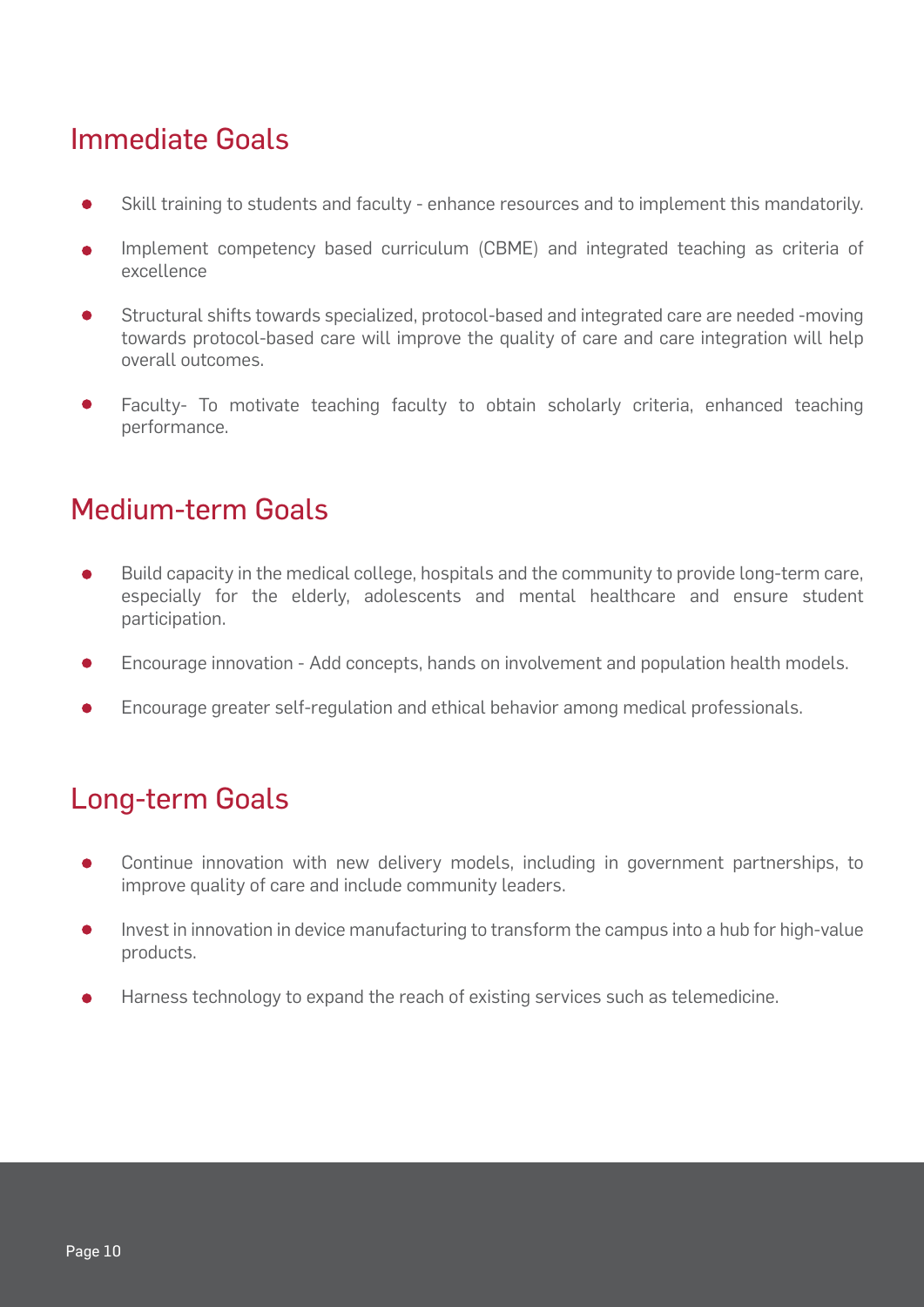# Chart of goals of MEU



*"Greatness is not where we stand but in what direction we are moving"*

- Oliver Wendell Holmes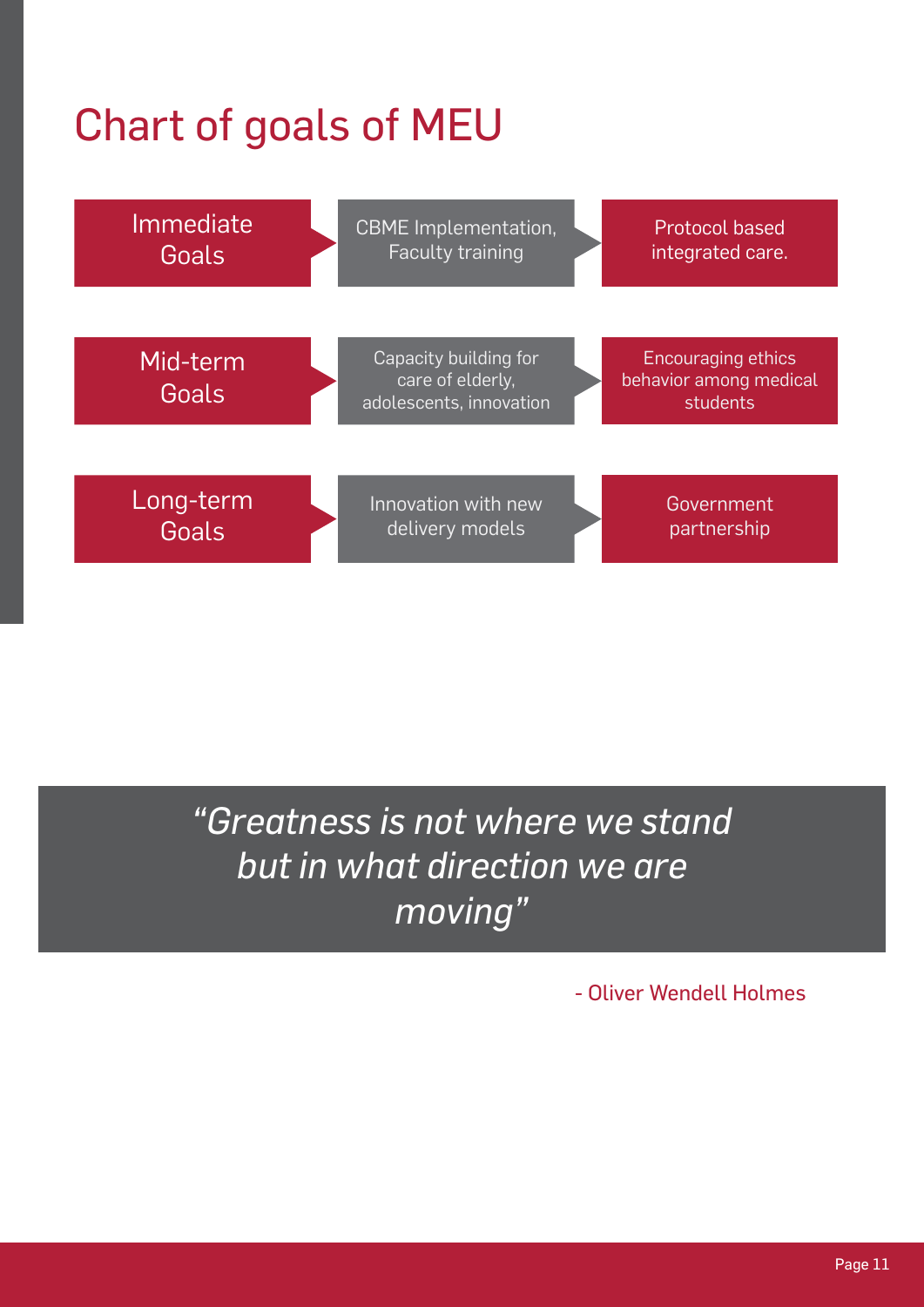### KEY ENABLERS REQUIRED FOR EFFECTIVE DELIVERY OF GOALS

| <b>Teaching</b>                                                             | <b>Talent</b>                                                                         |
|-----------------------------------------------------------------------------|---------------------------------------------------------------------------------------|
| Minimum quality standards to promote<br>progressive improvement in quality. | Diverse representation of students and<br>faculty                                     |
| Intercollegiate platforms for students and<br>faculty to collaborate        | Know one and all: Non-academic<br>platforms to facilitate talent and<br>communication |

| <b>Technology</b>                  | Resources and infrastructure                     |
|------------------------------------|--------------------------------------------------|
| E-learning modules                 | Enhanced for innovations and medical<br>devices. |
| Enhance publications               |                                                  |
| Ease of digital learning in campus |                                                  |

The future student will be –

- a) Aware and informed various modules and e-learning
- b) Engaged and participative medical fairs, UG debates, UG elocutions, research, extracurricular activities
- c) Discerning and value conscious student should be exposed to medical ethics, elements of cost, hospital finance, health insurance, payment models and medical law.
- d) Skilled and competent- to emphasize skill training and improve resources in Advanced Learning Center (ALC).
- e) Communicate OSCE (Objective structured clinical examination) evaluation of all interns and final year in communication skills
- f) Trained by competent faculty faculty training, faculty participation in debates, extracurricular activities, faculty fairs.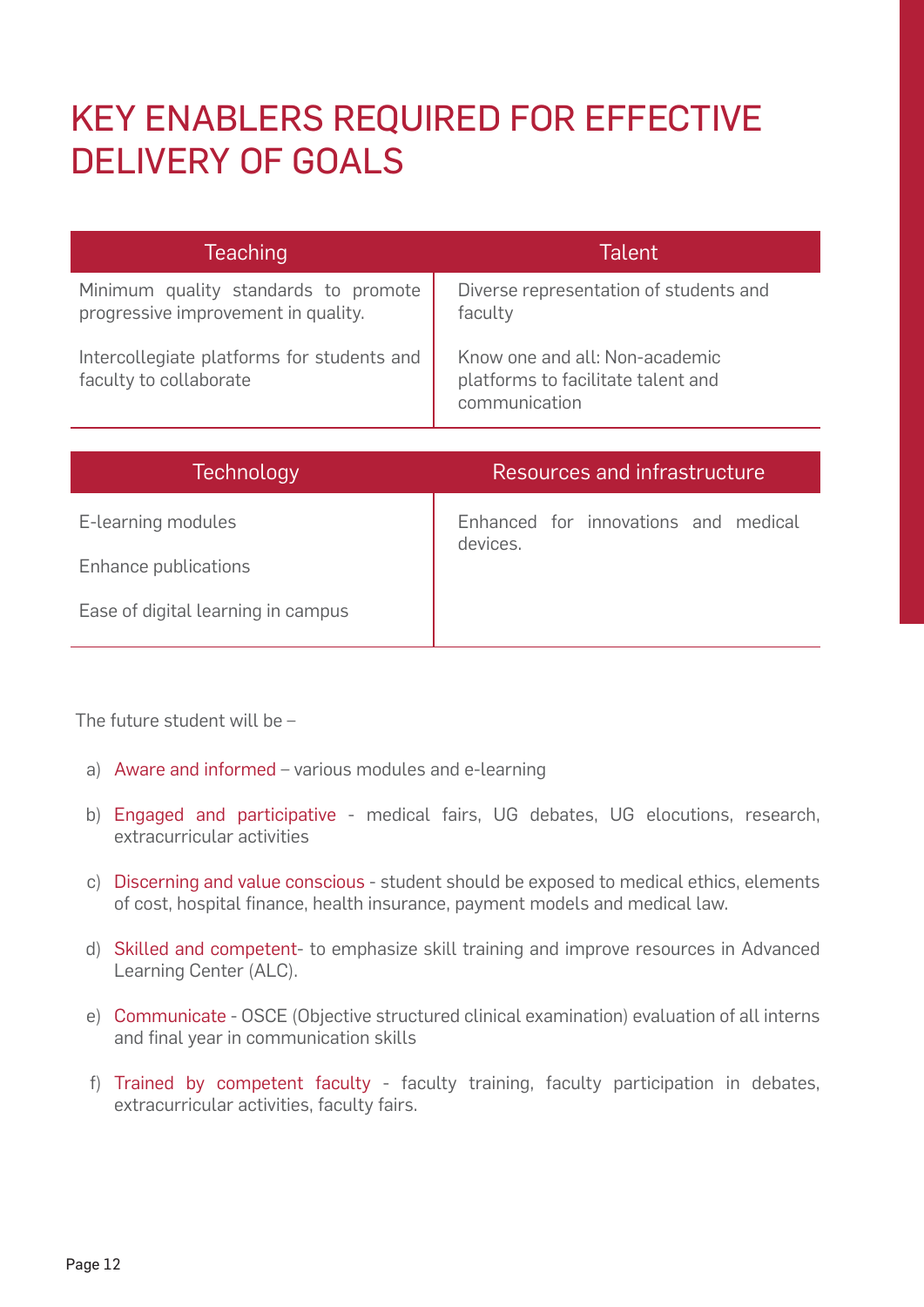### Road Map – Medical Education Unit, Ramaiah Medical College and Hospitals

| Academics                                      | Content, student's excellence in<br>tests, exams                |  |
|------------------------------------------------|-----------------------------------------------------------------|--|
|                                                |                                                                 |  |
| Research                                       | To facilitate student projects                                  |  |
| Excellence in<br>extracurricular<br>activities | Content, student's excellence in<br>extra curricular activities |  |

| Immediate                                                                                                                                                   | Medium-term                                                                                                                                                                                                      | Long term                                                                                                                                                                                                                 |
|-------------------------------------------------------------------------------------------------------------------------------------------------------------|------------------------------------------------------------------------------------------------------------------------------------------------------------------------------------------------------------------|---------------------------------------------------------------------------------------------------------------------------------------------------------------------------------------------------------------------------|
| <b>Skill training</b><br><b>CBME</b> curriculum<br>implementation<br><b>Structural shifts towards</b><br>specialized, protocol-based<br>and integrated care | Build capacity in the medical<br>college, hospitals and the<br>community to provide<br>long-term care, for the<br>elderly, adolescents and<br>mental healthcare and<br>ensure student participation<br>Encourage | Innovation with new delivery<br>models, including in<br>government partnerships.<br>Include community leaders.<br>Innovation in device<br>manufacturing to transform<br>the campus into a hub for<br>high-value products. |
| To motivate teaching faculty<br>to obtain scholarly criteria.                                                                                               | innovation-concepts, hands<br>on involvement and<br>population health models.<br>Encourage greater<br>self-regulation and ethical<br>behaviour among medical<br>professionals.                                   | Harness technology to<br>expand the reach of existing<br>services such as<br>telemedicine.                                                                                                                                |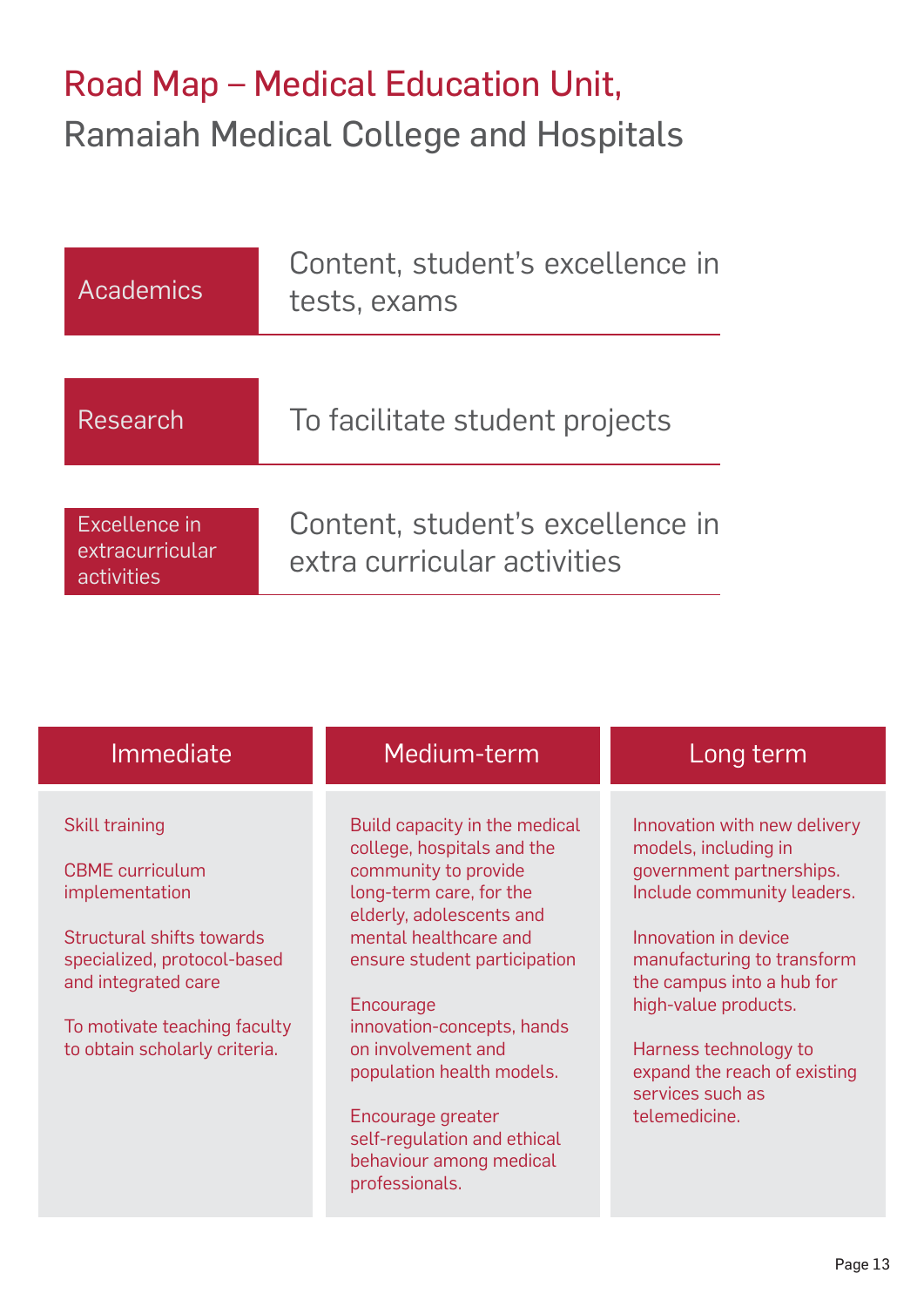## ACHIEVEMENTS

### MEU member's publication list

| Sl. No | <b>Title</b>                                                                                                                                                                                                                                                                                                                              | <b>Name</b>                                                                                   |
|--------|-------------------------------------------------------------------------------------------------------------------------------------------------------------------------------------------------------------------------------------------------------------------------------------------------------------------------------------------|-----------------------------------------------------------------------------------------------|
| 01     | Ashwin Kulkarni, Vanitha Gowda, Chandrika Rao, Medha Y Rao. Multiple<br>Case Scenarios Based Integrated Teaching among First Year Medical<br>Students - A Cross-sectional Study. Journal of Clinical and Diagnostic<br>Research. 2021; Vol 15 (5): JC01-JC05.                                                                             | Dr. Ashwin Kulkarni<br>Dr. Vanitha Gowda M N<br>Dr. Chandrika Rao<br>Dr. Medha Y Rao          |
| 02     | A.G. Prathab, C. Lalitha, Shyam Prasad. A systematic approach to the<br>evaluation of post graduate practical examinations in medical microbiology<br>- An overview. Journal of Evolution of Medical and Dental Sciences. 2012;<br>Vol 1 (4): 438-443.                                                                                    | Dr. AG Prathab<br>Dr. C Lalitha<br>Dr. AL Shyam Prasad                                        |
| 03     | Anil Kumar T, Vijayashree Thyagaraj, Ashwin Kulkarni, Mohammed Suhail<br>K. The Role of clinical examination in the management of patients with<br>respiratory disease in the background of evidence based medicine and<br>health care - Review article. Journal of evidence based Medicine and<br>Health care. 2017; Vol 4 (5): 262-268. | Dr. Anil Kumar T<br>Dr. Vijayashree Thyagaraj<br>Dr. Ashwin Kulkarni<br>Dr. Mohammed Suhail K |
| 04     | Chowdapurkar Sheshgiri, Nanjundaiah Komala, Chamanahalli Appaji<br>Ashwini. Early Clinical Exposure In Anatomy. Natl J Integr Res Med. 2017;<br>Vol 8 (5): 53-56.                                                                                                                                                                         | Dr Sheshgiri C<br>Dr Komala N<br>Dr Ashwini C Appaji                                          |
| 05     | Ashwini C Appaji, Roopa Kulkarni, Anupama Poojar, Kalaivani Vinayagam.<br>Teaching anatomy with digital self-learning modules. Medical education.<br>2010; Vol 44. 525-526.                                                                                                                                                               | Dr Ashwini C Appaji<br>Dr Roopa Kulkarni<br>Dr Anupama Pujar<br>Dr Kalaivani                  |
| 06     | Roopa Kulkarni, Ashwini C A, Bharath Reddy. Student Perception on<br>Lectures in Medical Education. Anatomica Karnataka. 2011; Vol-5 (2): 01-12.                                                                                                                                                                                          | Dr Roopa Kulkarni<br>Dr Ashwini C Appaji                                                      |
| 07     | Komala N, Seema.S.R, Veena Vidya Shankar, Sheshgiri C. Are peer assisted<br>study sessions during the practical classes beneficial to the<br>undergraduates? Anatomica Karnataka. 2012; Vol- 6 (1): 40-43.                                                                                                                                | Dr. Komala N,<br>Dr. Seema. S.R,<br>Dr. Veena Vidya<br>Shankar,<br>Dr. Sheshgiri. C           |
| 08     | Shyam Prasad AL, Praveen Kumar S. Assessment of cognitive skills in<br>dermatology during internship. Int J Res Dermatol. 2017 Mar; Vol 3 (1):<br>$10-12.$                                                                                                                                                                                | Dr. AL Shyam Prasad,<br>Dr. Praveen Kumar S                                                   |
| 09     | Vijayadas, Venkatesh D, Arun Kumar M. Impact of E-learning as a<br>supplementary teaching learning tool in physiology. Medpulse International<br>Journal of Physiology. 2018; Vol 5 (2): 08-12.                                                                                                                                           | Dr. Vijayadas<br>Dr. Venkatsh D,<br>Dr. Arun Kumar M.                                         |
| 10     | Komala Nanjundaiah, Sheshgiri Chowdapurkar. Body-painting: A tool which<br>can be used to teach surface anatomy. J Clin Diagn Res. 2012 Oct; Vol 6 (8):<br>1405-1408.                                                                                                                                                                     | Dr Komala N<br>Dr C Sheshgiri                                                                 |
| 11     | Kalpana Kumari M K, Vijaya V Mysorekar, Seema Raja. Student's Perception<br>About Integrated Teaching In An Undergraduate Medical Curriculum.<br>Journal of Clinical and Diagnostic Research. 2011 November; Vol 5 (6):<br>1256-1259.                                                                                                     | Dr Kalpana K<br>Dr Vijaya Mysorekar<br>Dr Seema Raja                                          |
| 12     | Chandrika Rao, Somashekar AR. Integrating Ethics into Pediatric<br>Curriculum. Journal of Research in Medical Education & Ethics. 2013; Vol 3<br>$(3): 247 - 251.$                                                                                                                                                                        | Dr. Chandrika Rao<br>Dr. Somashekar, AR.                                                      |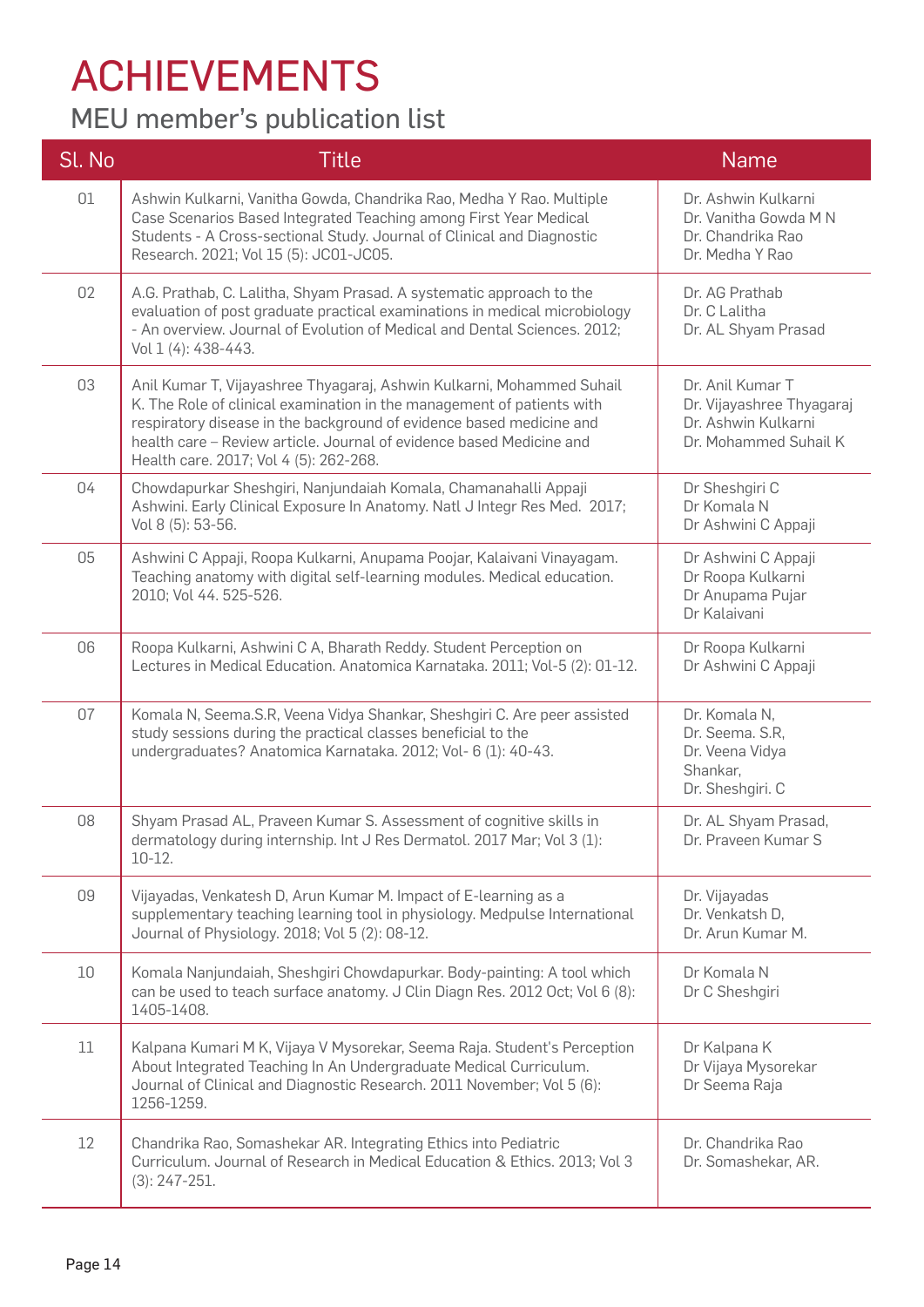## ACHIEVEMENTS

### MEU member's publication list (continue)

| Sl. No | <b>Title</b>                                                                                                                                                                                                                                                          | <b>Name</b>                                                                                                               |
|--------|-----------------------------------------------------------------------------------------------------------------------------------------------------------------------------------------------------------------------------------------------------------------------|---------------------------------------------------------------------------------------------------------------------------|
| 13     | Vasudha Kulkarni, Ashwini C Appaji, Poonam D N, Ramesh B R. Introduction<br>of Modified Team Based learning as an innovative Teaching-Learning<br>method. Anatomica Karnataka. 2015; Vol 9 (2): 06-12.                                                                | Dr. Vasudha Kulkarni<br>Dr. Ashwini C Appaji<br>Dr. Poonam<br>Dr. Ramesh B R                                              |
| 14     | Ashwini C Appaji, Sundaresh D C, Shakuntala G, Ajoy S M. Utility of<br>cadavers for health professional's skill training - A 2 year experience.<br>International Journal of Current Research. 2014; Vol 6 (11): 9803-9807.                                            | Dr. Ashwini C Appaji<br>Dr. Sundaresh DC<br>Dr. Shakuntala<br>Dr. Ajoy SM                                                 |
| 15     | Abraham RR, Vyas R, Sood R, Banu S, Dongre AR, Ashwini CA, Animesh<br>Jain, Thomas V Chacko. Adult Learning Principles in an Online Learning<br>Faculty Development Program. Thrita Journal of Medical Sciences. 2012;<br>Vol 1 (3): 77 - 81.                         | Dr. Thomas V. Chacko<br>Dr. Reem Rachel Abraham<br>Dr. Rashmi Vyas,<br>Dr. Rita Sood,<br>Dr. Ashwini C Appaji             |
| 16     | Ashwini CA, Roopa Kulkarni. A Survey on the Role and the Status of<br>Cadavers in Medical Education: An Indian Scenario. Journal of Clinical and<br>Diagnostic Research. 2012 September; Vol 6 (7): 1132-1136.                                                        | Dr. Ashwini C Appaji,<br>Dr. Roopa Kulkarni                                                                               |
| 17     | Ashok NS, Prathab AG, Indumathi VA. Objective Structured Practical<br>Examination as a tool for evaluating competency in Gram staining. Journal<br>of Educational Research & Medical Teacher. 2013; Vol 1(1): 48-50.                                                  | Dr. Naik Shalini Ashok<br>Dr. Prathab AG<br>Dr. Indumathi VA                                                              |
| 18     | Selvan C, Lathia T, Chawak S, Katdare P, Nayak R, Chittem M. The Weight of<br>Words: Indian Physicians' Perspectives on Patient Communication to<br>Promote Diabetes Adherence. Indian Journal of Endocrinology and<br>Metabolism: Sep-Oct 2021; Vol 25 (5): 395-401. | Dr. Chitra S,<br>Dr. Tejal Lathia,<br>Dr. Shweta Chawak<br>Dr. Praneeta Katdare<br>Dr. Reshma Nayak<br>Dr. Mahati Chittem |
| 19     | Veena Vidya Shankar, Komala N, Shailaja Shetty. Students' Perception<br>Regarding the Conventional First MBBS Practical Examination.<br>International Journal of Current Research and Review. 2021; Vol 13(8):<br>67-70.                                              | Dr. Veena Vidya Shankar<br>Dr. N Komala<br>Dr. Shailaja Shetty                                                            |
| 20     | Vijaya V Mysorekar. Need for mentorship to improve learning in<br>low-performers. Natl Med J India. 2012 Sep-Oct; Vol 25 (5): 291-293.                                                                                                                                | Dr. Vijaya Mysorekar                                                                                                      |
| 21     | Shivaswamy KN, Shyamprasad AL, Sumathy TK, Ranganathan C, Kumar<br>SP. Knowledge of Acne among Medical Students: Pretest and Posttest<br>Assessment. ISRN Dermatol. 2014 Jan 28; Vol 2014: 3 pages.                                                                   | Dr. Shivaswamy KN,<br>Dr. Shyamprasad AL,<br>Dr. Sumathy TK,<br>Dr. Ranganathan C,<br>Dr. Kumar SP                        |
| 22     | Vasudha Kulkarni, Ashwini CA, Poonam DN, Ramesh BR. Student<br>Perceptions of Team Based Learning in Head and Neck Anatomy.<br>International Journal of Anatomy, Radiology and Surgery. 2014; Vol 3(3):<br>$01-05.$                                                   | Dr. Vasudha Kulkarni<br>Dr. Ashwini C Appaji<br>Dr. Poonam<br>Dr. Ramesh B R                                              |
| 23     | Soumya Ramani, Thanuja GP, Divya D Sundaresh. Effect of wet-laboratory<br>training on resident performed manual small-incision cataract surgery.<br>Indian J Ophthalmol. 2018 Jun; Vol 66 (6): 793-797.                                                               | Dr. Soumya Ramani,<br>Dr. Thanuja GP,<br>Dr. Divya D Sundaresh                                                            |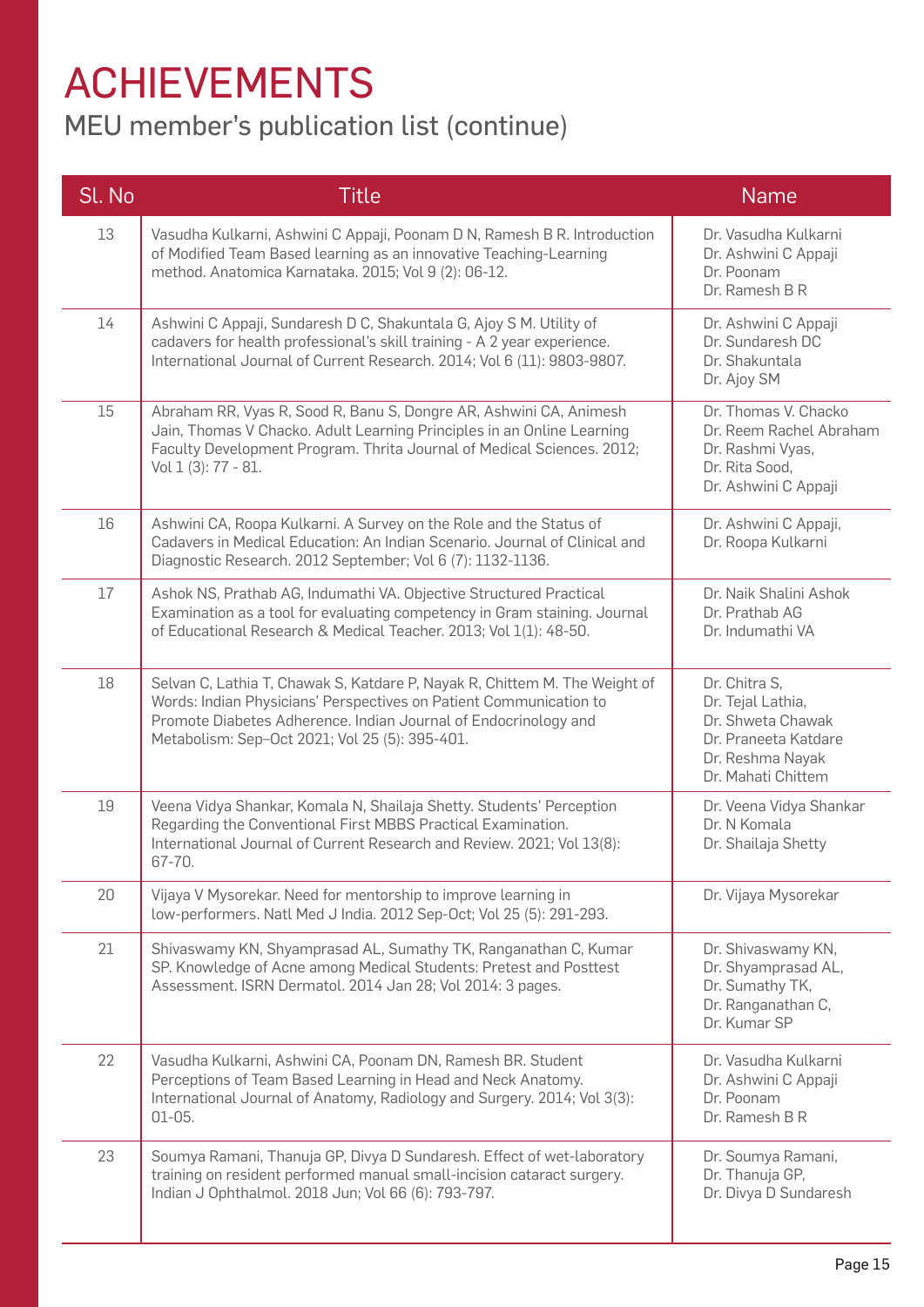### TRAINING OF MEU MEMBERS

### FAIMER Fellows

(Foundation for Advancement of International Medical Education and Research at St. John's Medical College)

| Sl. No | <b>Members Name</b>  | Designation & Department            |
|--------|----------------------|-------------------------------------|
| 01     | Dr. Chandrika Rao    | Coordinator & Prof., of Paediatrics |
| 02     | Dr. Venkatesh D      | Professor of Physiology             |
| 03     | Dr. Vijaya Mysorekar | Prof., of Pathology                 |
| 04     | Dr. Ashwini, C.A.    | Assoc. Prof., of Anatomy            |
| 05     | Dr. Komala N         | Assoc. Prof., of Anatomy            |
| 06     | Dr. Padma K          | Professor of OBG                    |
| 07     | Dr. Ashwin Kulkarni  | Assoc. Prof., of Medicine           |

#### FIME Fellows - Fellowship in Medical Education at St. John's Medical College

| Sl. No | Members Name        | Designation & Department            | Year    |
|--------|---------------------|-------------------------------------|---------|
| 01     | Dr. Venkatesh D     | Professor of Physiology             | 2014-15 |
| 02     | Dr. Shyam Prasad AL | Professor of Dermatology            | 2014-15 |
| 03     | Dr. Chandrika Rao   | Coordinator & Prof., of Paediatrics | 2015-16 |
| 04     | Dr. Vijayadas       | Assoc. Prof., of Physiology         | 2015-16 |

#### Fellowship in Medical Education -FIME in progress at St. John's Medical College

| Sl. No | <b>Members Name</b> | Designation & Department                            | Year |
|--------|---------------------|-----------------------------------------------------|------|
| 01     | Dr. Komala N        | Assoc. Prof., of Anatomy                            | 2019 |
| 02     | Dr. Suman G         | Assoc. Prof. of Community Medicine                  | 2020 |
| 03     | Dr. Prathab A.G     | Registrar Academics, Prof. & HOD of<br>Microbiology | 2021 |
| 04     | Dr. Ashwini C A     | Assoc. Prof., of Anatomy                            | 2021 |
| 05     | Dr. Anuradha H V    | Professor of Pharmacology                           | 2022 |

#### NTTC-JIPMER

#### National Teachers Training Centre

| Sl. No | Members Name      | Designation & Department            |
|--------|-------------------|-------------------------------------|
| 01     | Dr. Medha Y Rao   | Principal & Dean, Prof. of Medicine |
| 02     | Dr. Chandrika Rao | Coordinator & Prof., of Paediatrics |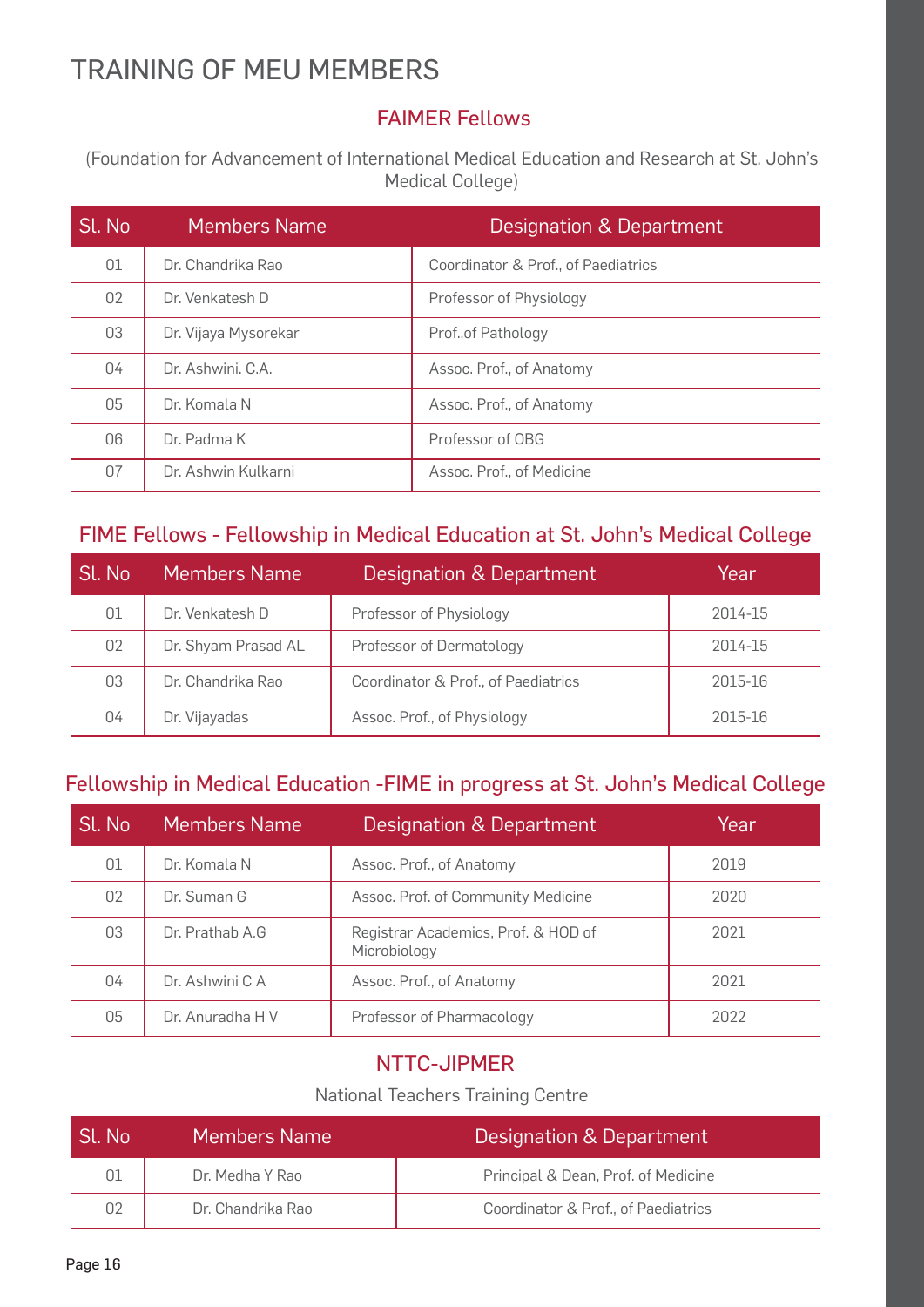| Revised basic MET workshop and AETCOM at St. John's Medical College |  |
|---------------------------------------------------------------------|--|
|---------------------------------------------------------------------|--|

| Sl. No         | <b>Members Name</b>       | Designation & Department                    | Year |
|----------------|---------------------------|---------------------------------------------|------|
| 01             | Dr. Venkatesh D           | Professor of Physiology                     | 2015 |
| 02             | Dr. M.G. Janaki           | Prof., & HOD of Radiotherapy                | 2015 |
| 03             | Dr. Naik Shalini Ashok    | Assoc. Prof., of Microbiology               | 2016 |
| 04             | Dr. Vijayashree Thyagaraj | Prof., of G. Medicine                       | 2016 |
| 05             | Dr. Anuradha, H.V.        | Treasurer & Prof. & HOD of Pharmacology     | 2016 |
| O <sub>6</sub> | Dr. A.G. Prathab          | Registrar, Prof.& HOD of Microbiology       | 2016 |
| 07             | Dr. Gadicherla Suman      | Assoc. Prof., of Community Medicine         | 2016 |
| 08             | Dr. Ashwini C.A           | Assoc. Prof., of Anatomy                    | 2017 |
| 09             | Dr. Chandrika Rao         | Coordinator, MEU & Professor of Paediatrics | 2018 |
| 10             | Dr. Padma K               | Professor of OBG                            | 2019 |

### Revised basic MET workshop



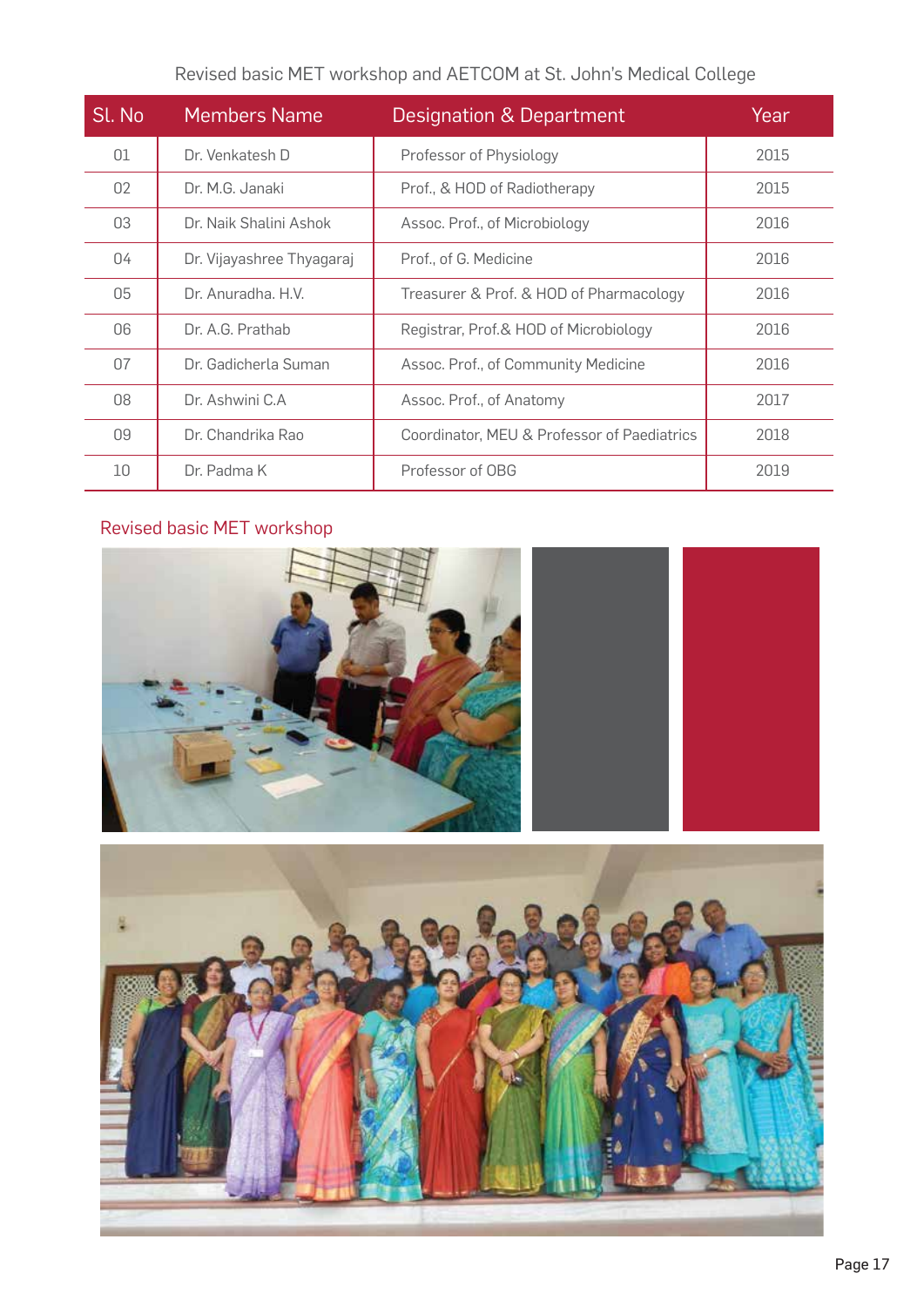### Problem based learning facilitator workshop at St. John's Medical College

| Sl. No | <b>Members Name</b> | Designation & Department                | Year |
|--------|---------------------|-----------------------------------------|------|
| 01     | Dr. Suman G         | Assoc. Prof., of Community Medicine     | 2018 |
| 02     | Dr. Ashwin Kulkarni | Assoc. Prof., of General Medicine       | 2018 |
| 03     | Dr. Ashwini C.A     | Assoc. Prof., of Anatomy                | 2019 |
| 04     | Dr. Anuradha, H.V.  | Treasurer & Prof. & HOD of Pharmacology | 2019 |
| 05     | Dr. Priyadarshini   | Asst. Prof. of Community Medicine       | 2019 |

### Problem based learning

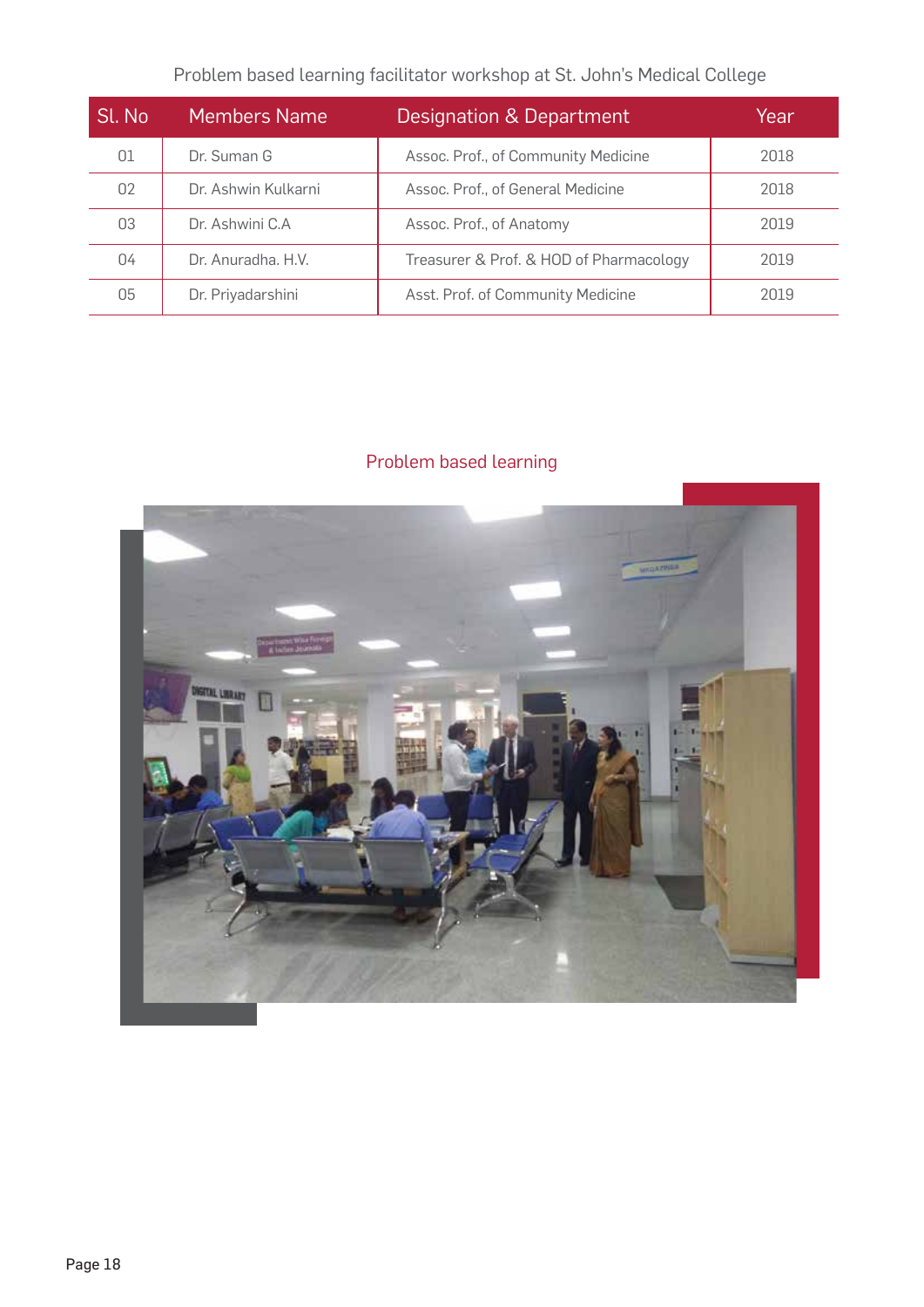| Sl. No | <b>Members Name</b>       | Designation & Department                    | Year |
|--------|---------------------------|---------------------------------------------|------|
| 01     | Dr. Chandrika Rao         | Coordinator, MEU & Professor of Paediatrics | 2019 |
| 02     | Dr. A.G. Prathab          | Registrar, Prof.& HOD of Microbiology       | 2019 |
| 03     | Dr. Vijayashree Thyagaraj | Prof., of G. Medicine                       | 2019 |
| 04     | Dr. Komala N              | Assoc. Prof., of Anatomy                    | 2019 |
| 05     | Dr. Padma K               | Professor of OBG                            | 2019 |
| 06     | Dr. Gadicherla Suman      | Assoc. Prof., of Community Medicine         | 2019 |
| 07     | Dr. Anuradha, H.V.        | Treasurer & Prof. & HOD of Pharmacology     | 2019 |
| 08     | Dr. Naik Shalini Ashok    | Assoc. Prof., of Microbiology               | 2019 |

Curriculum Implementation Support Program (CISP) at St. John's Medical College

### Curriculum Implementation Support Program (CISP)

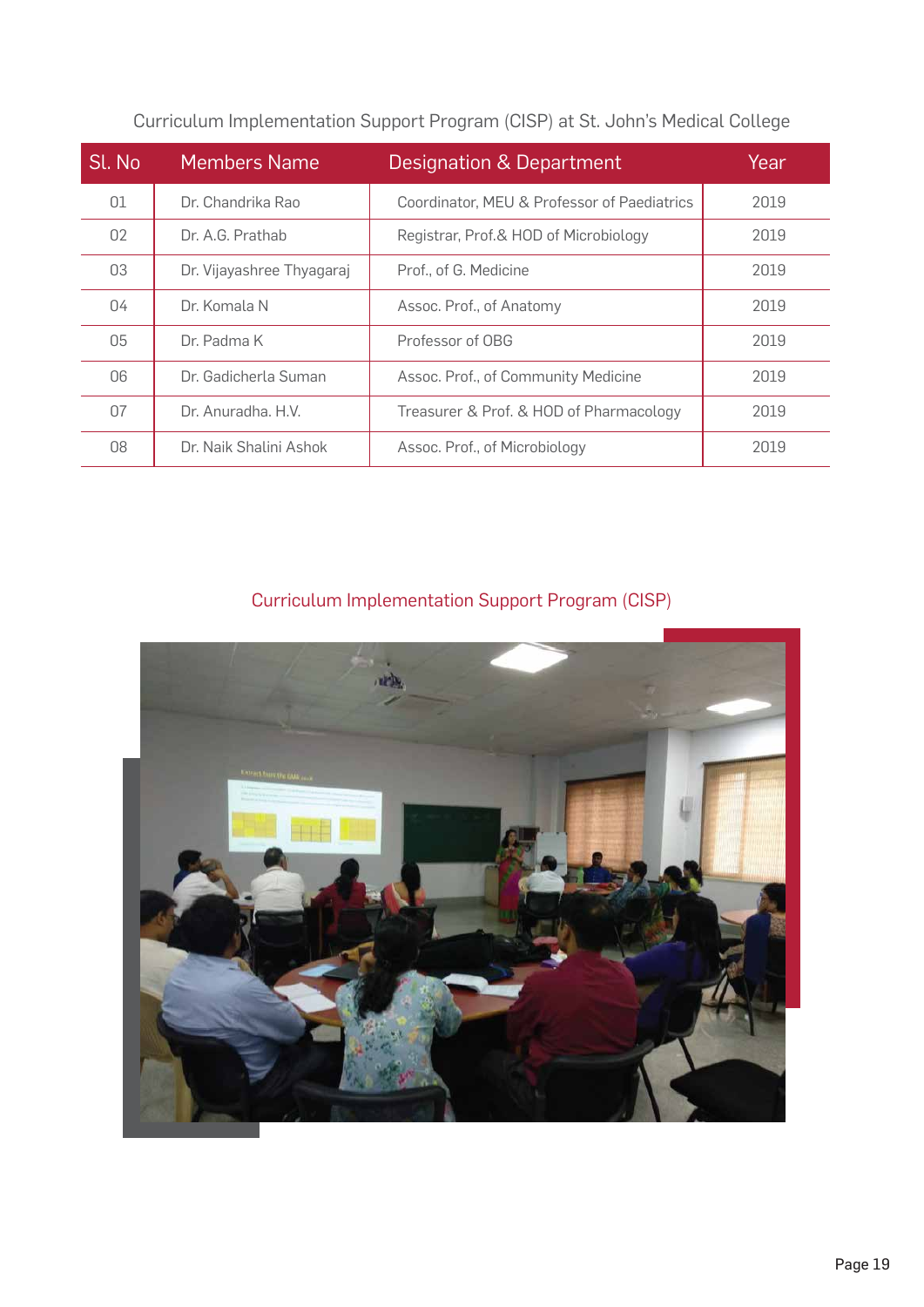#### Simulation workshop at St. John's Medical College

| Sl. No | <b>Members Name</b> | Designation & Department          | Year |
|--------|---------------------|-----------------------------------|------|
| 01     | Dr. Padma K         | Professor of OBG                  | 2019 |
| 02     | Dr. Ashwin Kulkarni | Assoc. Prof., of General Medicine | 2022 |

#### FDP on "online teaching, learning and evaluation with moodle and mock platform"

| Sl. No | Members Name     | Designation & Department     | Year |
|--------|------------------|------------------------------|------|
| 01     | Dr. Ashwini C.A  | Assoc. Prof., of Anatomy     | 2020 |
| 02     | Dr. Divya D.S    | Asst. Prof. of Ophthalmology | 2020 |
| 03     | Dr. Shravan Y.C. | Asst. Prof. of Orhtopedics   | 2020 |
| 04     | Dr. Arun Kumar M | Asst. Prof. of Physiology    | 2020 |

Application of technology for the implementation of competency based medical education at Puducherry

| Sl. No | <b>Members Name</b> | Designation & Department | Year |
|--------|---------------------|--------------------------|------|
|        | Dr. Ashwin Kulkarni | Assoc. Prof. of Medicine | 2020 |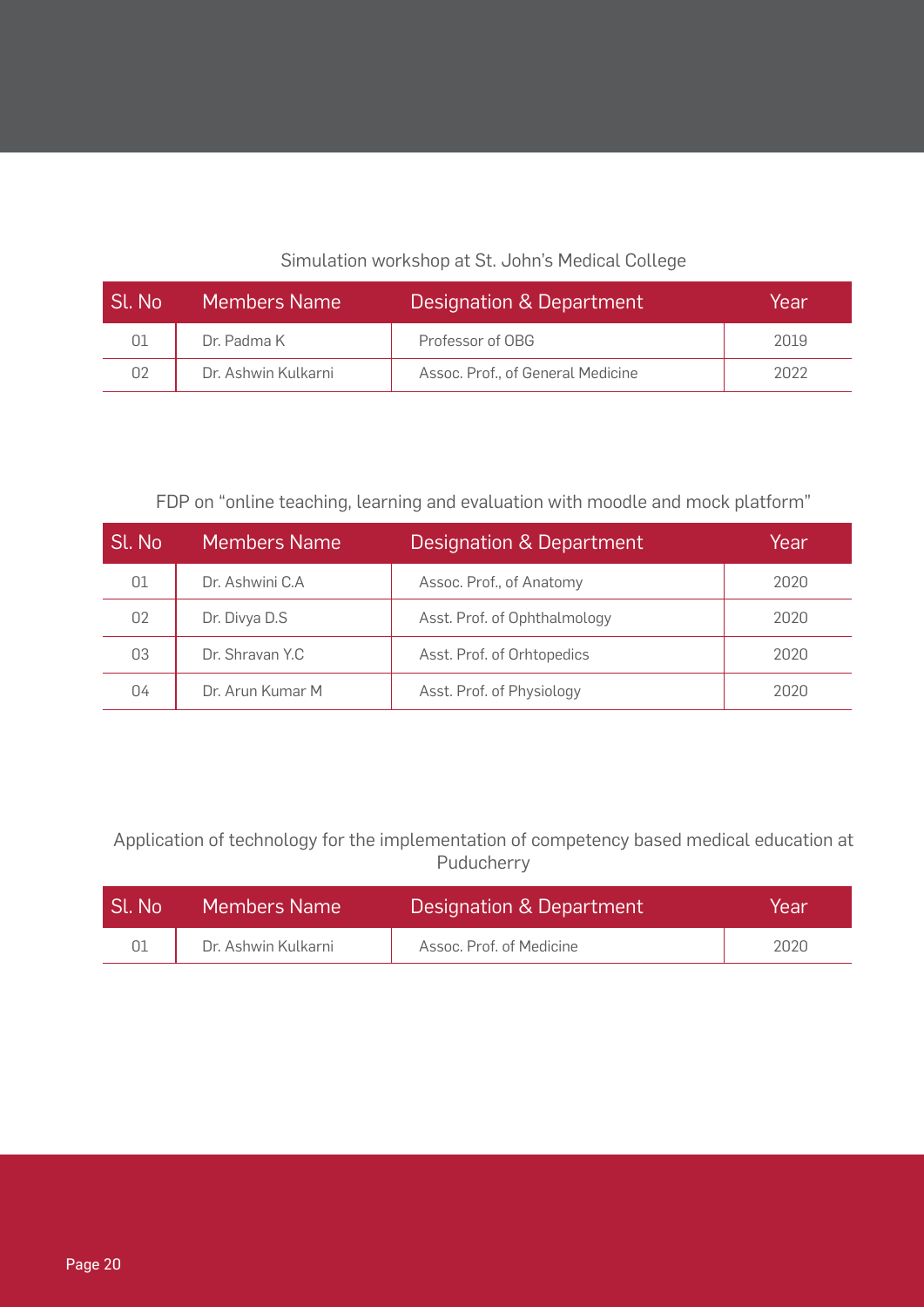### CONFERENCES AND WORKSHOPS:

Dr. Medha A. Joshi was awarded International fellowship in medical education (IFME) by ECFMG, USA in 2001 for a period of 6 months, which she completed at department of medical education, UIC College of Medicine at Chicago, USA. She subsequently self-sponsored to complete her Masters in Health Professions Education (MHPE) in 2004-2005 at the same Institution.

- Other workshops conducted for medical teachers from all over south India, on
	- a) Evidence-based medicine
	- b) Clinical decision making
	- c) Matching learning styles to teaching methods. (conducted by International faculty from DME, UIC College of Medicine March in 2004)
- Organized consultatory workshop on "Need for faculty development in Indian Medical  $\bullet$ Colleges" on 26th January 2007, in collaboration with the Ministry of Health and Family Welfare at M.S. Ramaiah Medical College, Bangalore
- $\bullet$ Conducted 1st International conference on medical education (RIME) on 27-28 February 2007 at M.S. Ramaiah Medical College, with approx. 250 participants from all over the country and from, USA, Malaysia, Japan and Saudi Arabia.
- $\bullet$ Conducted a workshop on "Test Development" at M.S. Ramaiah Medical College, from 13th to 15th June, 2007 for medical teachers from medical colleges in Bangalore.
- Workshop on "Innovation in teaching learning in Pathology" at M.S. Ramaiah Medical  $\bullet$ College, 1st July to 3rd July, 2007, conducted by Dr. B.S. Bhushnurmath, University of West Indies
- International medical education conference.
- National workshop on assessment
- Qualitative research
- $\bullet$ National symposia on medical ethics
- $\bullet$ Workshop on problem based learning
- $\bullet$ E-learning workshop
- Workshop on simulation and standardized patient.